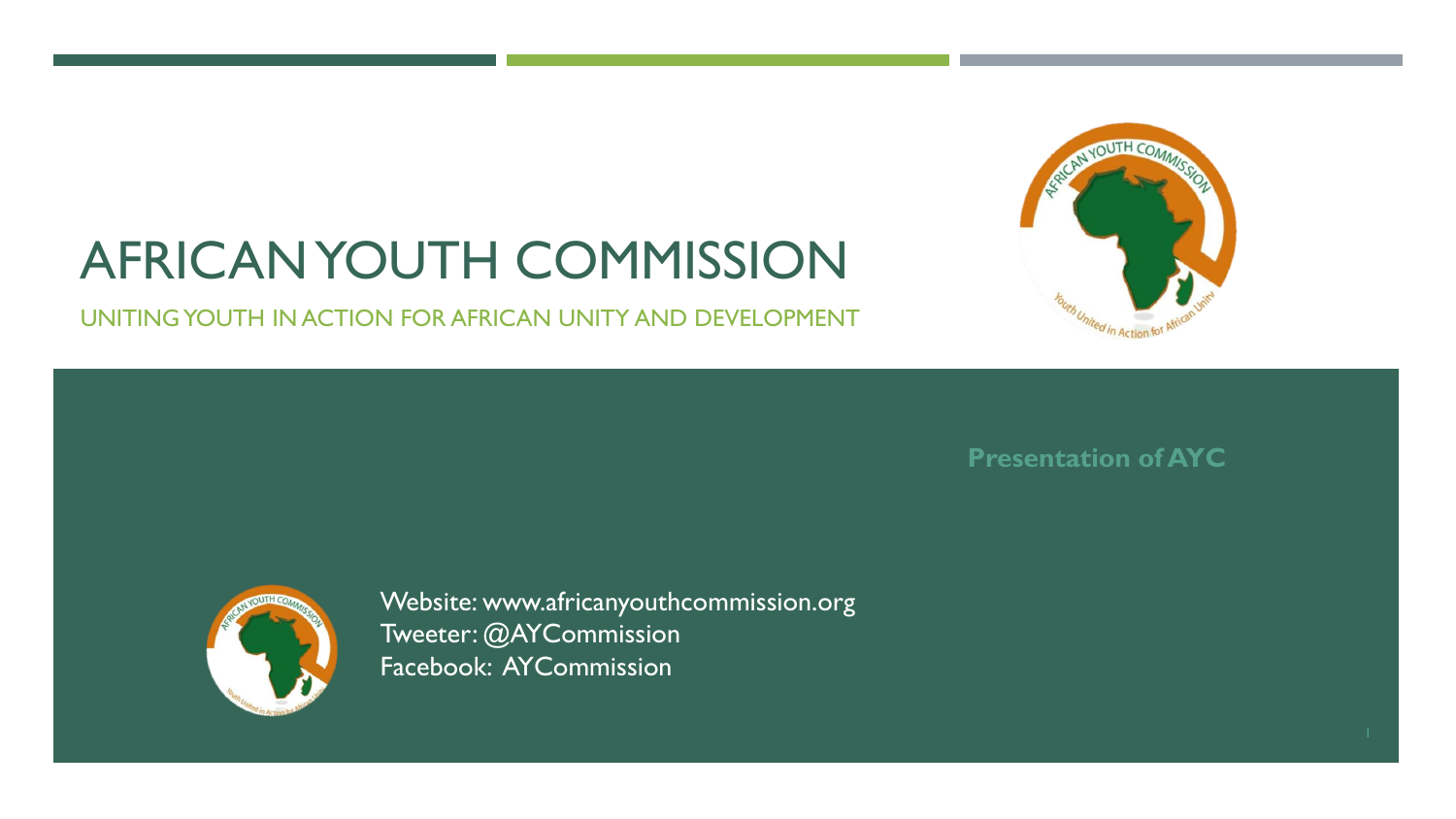#### ABOUT US!

- African Youth Commission (AYC) is an independent Pan-African Youth Network founded by youth leaders to foster synergy amongst youth and youth organisations on the African continent and Diaspora.
- **AYC** was officially inaugurated in January 2017 in Addis Ababa, Ethiopia.

## **AYC is Not Affiliated to the African Union**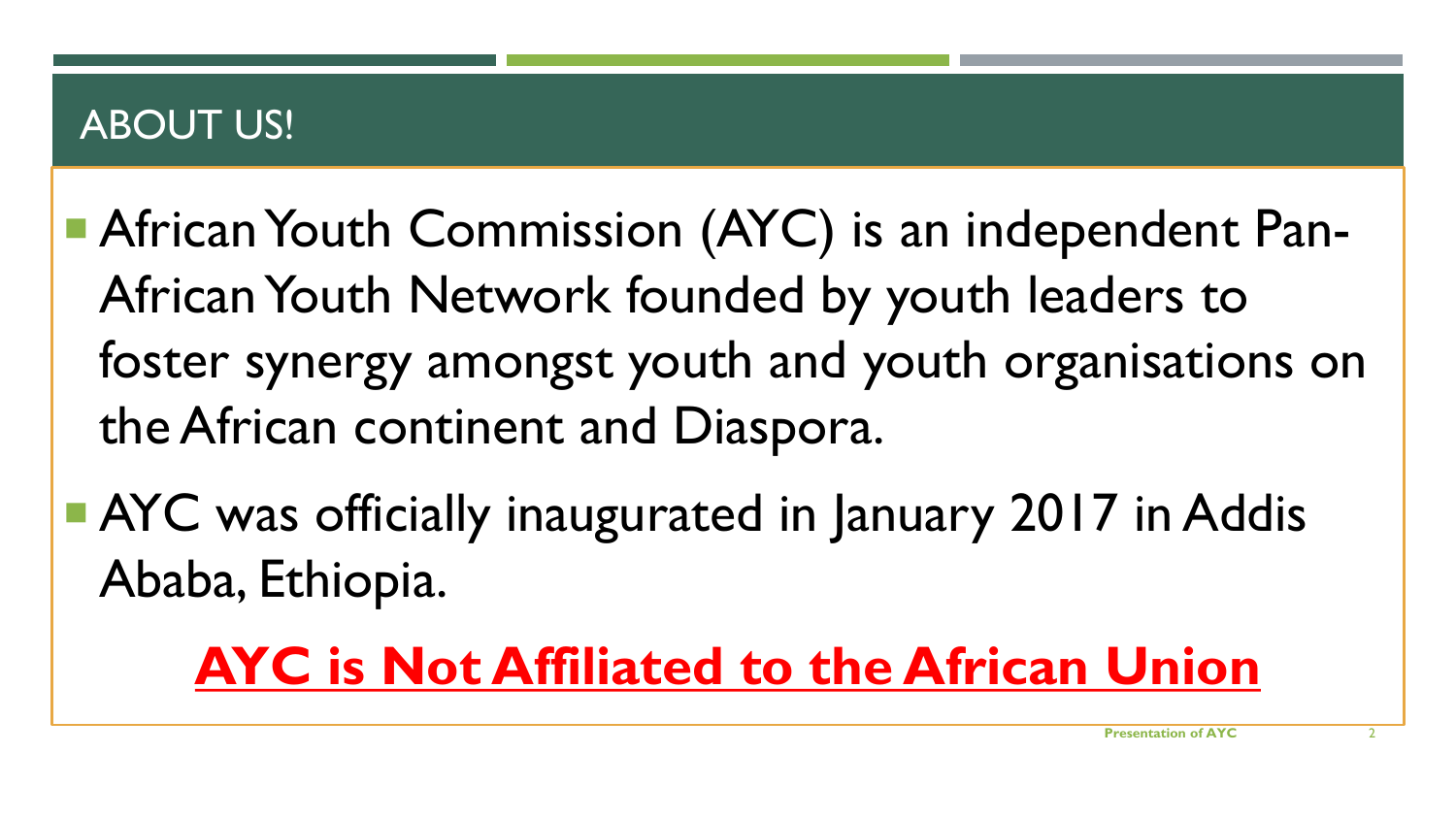### OUR STRUCTURE!

## **General Assembly (GA):**

- **Made up of AYC member organisations** (National Consortium) spread across Africa and diaspora.
- Among GA's mandates is to **Govern**, **Decide** and **Direct** the business of AYC.

The GA is responsible for electing ten (10) Executive Council members from AYC member organisations to oversee the Commission's activities in between the Annual General Assembly meetings.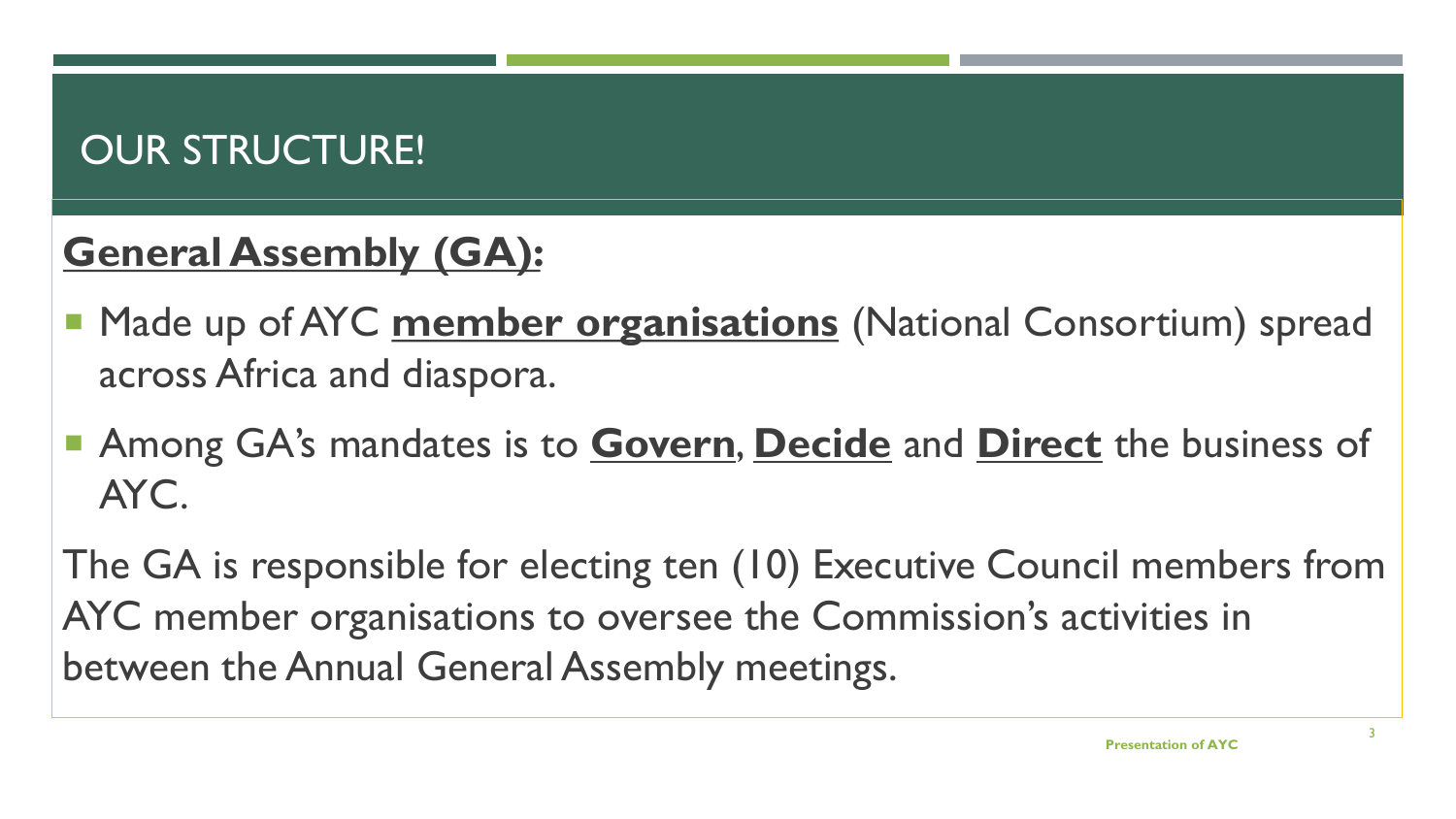#### OUR STRUCTURE…CON'T!

## **Executive Council (EC):**

- Made up of ten (10) elected representatives of AYC member organisations.
- EC is mandated by the General Assembly to **Mobilise** (human, technical and financial resources) to implement activities of the Commission, **Advocate** (issues affecting the development of young people and AYC member organisations at national, sub-regional, continental and global levels), **Enforce** (decisions/recommendations from the Annual General Assembly Meetings of the AYC and **Supervise** (the implementation of the Commission's activities in between the Annual General Assembly meetings and report to the GA).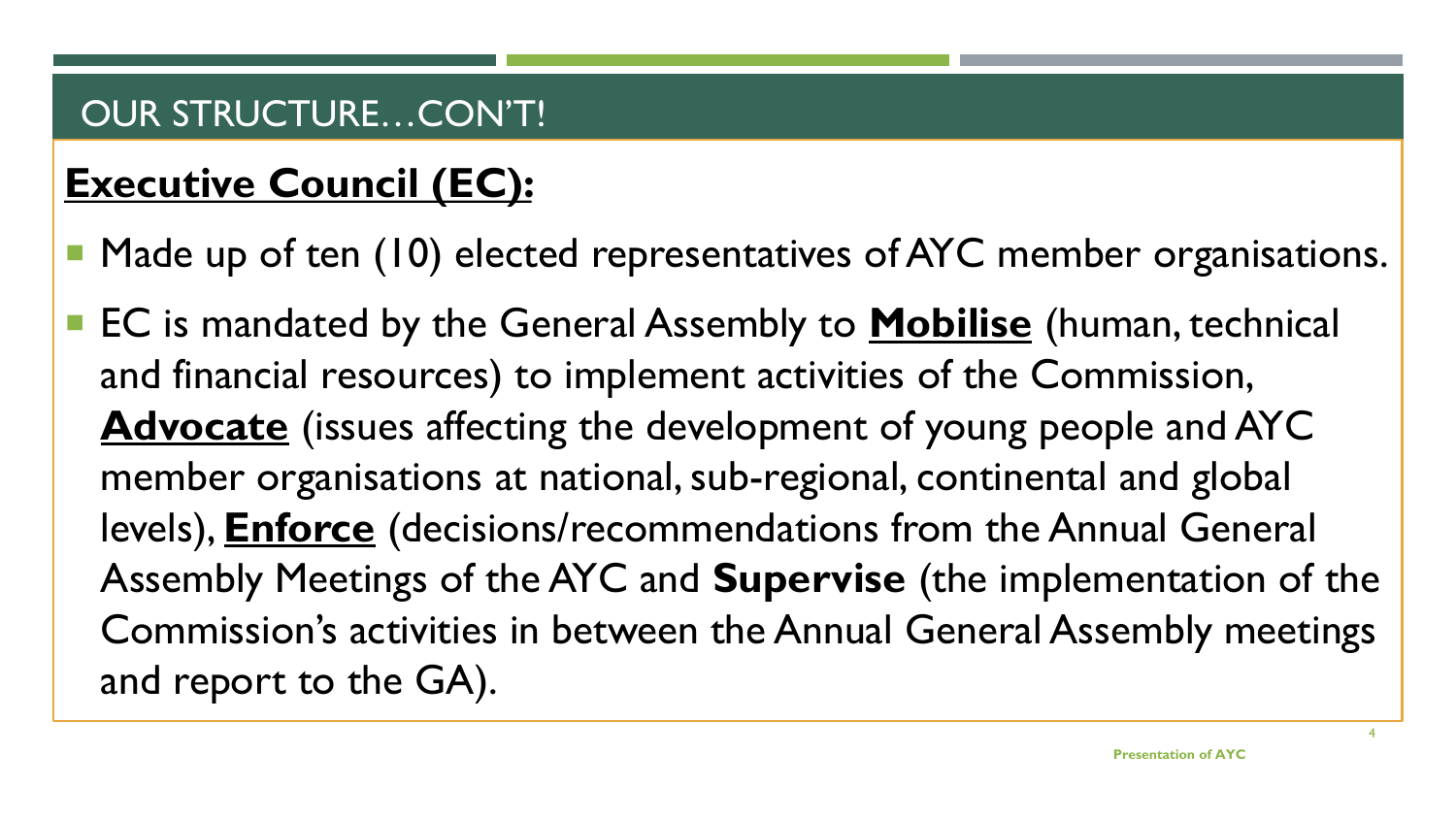### OUR STRUCTURE…CON'T!

### **Secretariat:**

- The Secretariat is the administrative and programme arm of the Commission. It is mandated by the Executive Council to **Organise**, **Communicate**, **Coordinate** and **Facilitate** activities of the AYC and its members organisations.
- The Secretariat is headed by Executive Secretary, Directors and Assistants.
- Executive Secretary is given certain powers to exercise on behalf of the Executive Council.

### **AYC Secretariat is located in Banjul, The Gambia**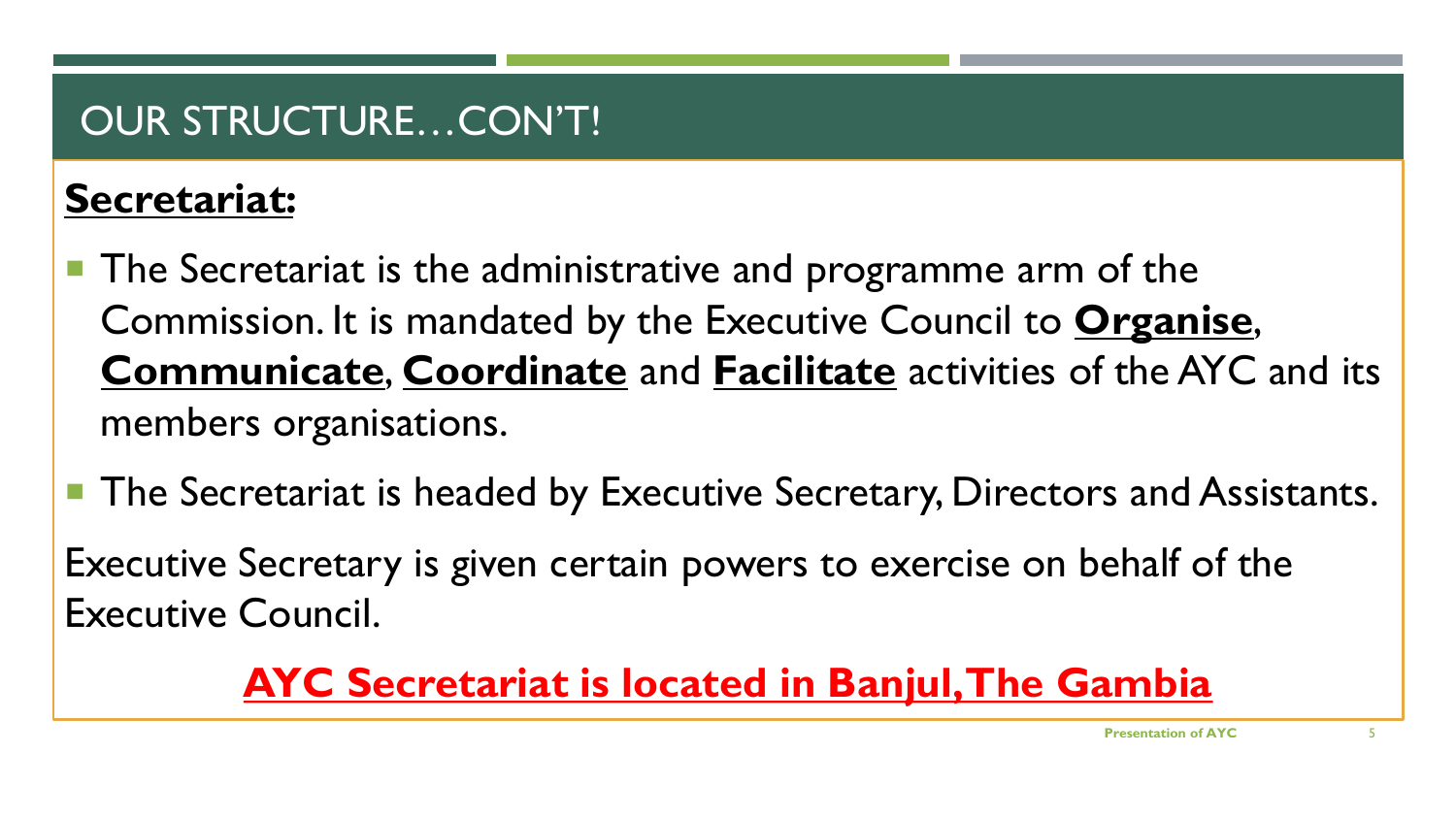#### OUR STRUCTURE...CON'T!

## **Advisory Board (AB):**

■Made of 9 appointed distinguished youth leaders and professional representing the six regions of African Union.

The AB is mandated by the EC to **Advise**, **Connect** and **Strengthen** the human resources and financial capacities of the Commission.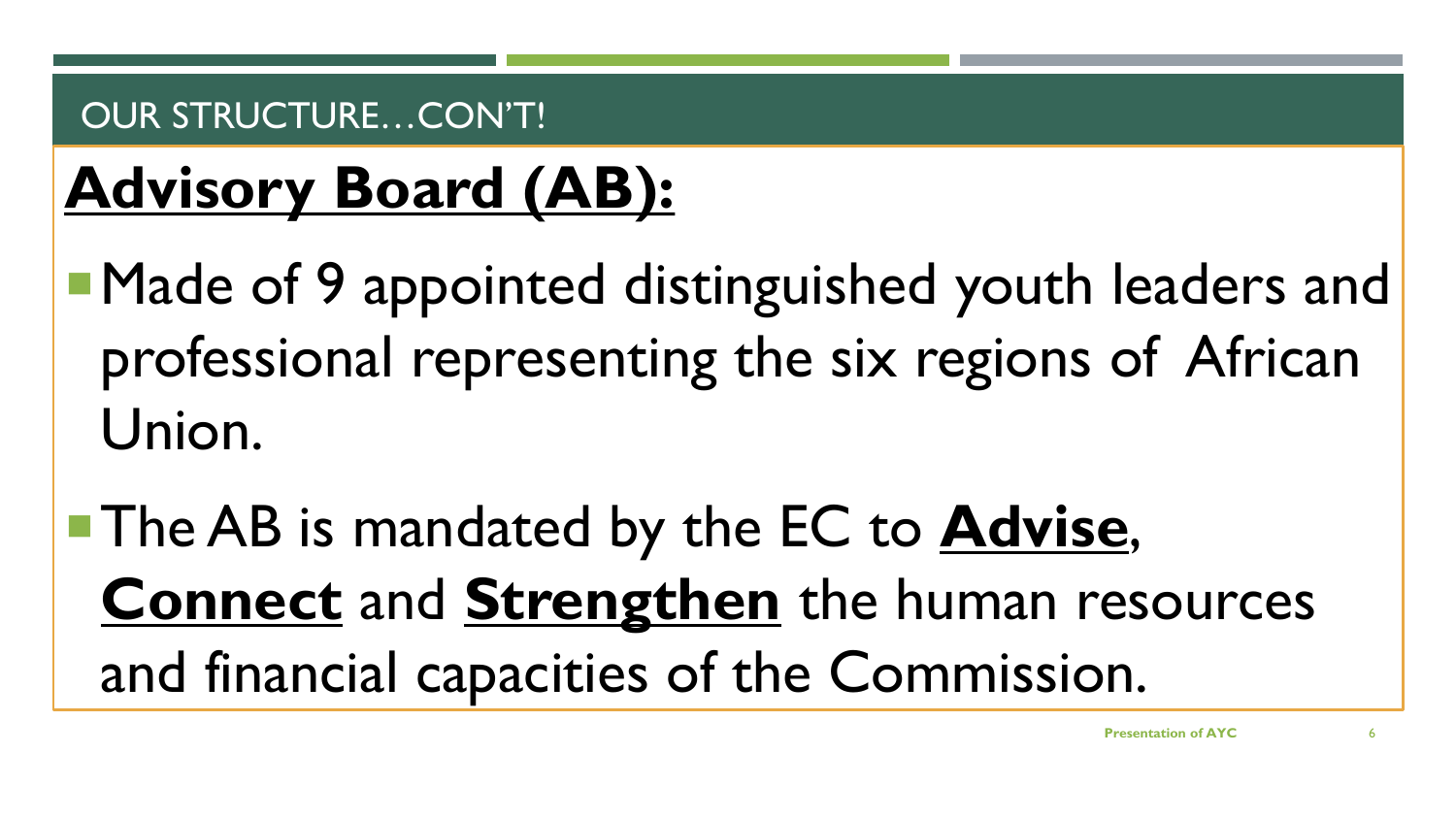#### OUR VISION!

## **Vision:**

## AYC subscribed to the ideals and Pan African vision of African Union.

**"**"An integrated, prosperous and peaceful Africa, driven by its own citizens and representing a dynamic force in the global arena."

7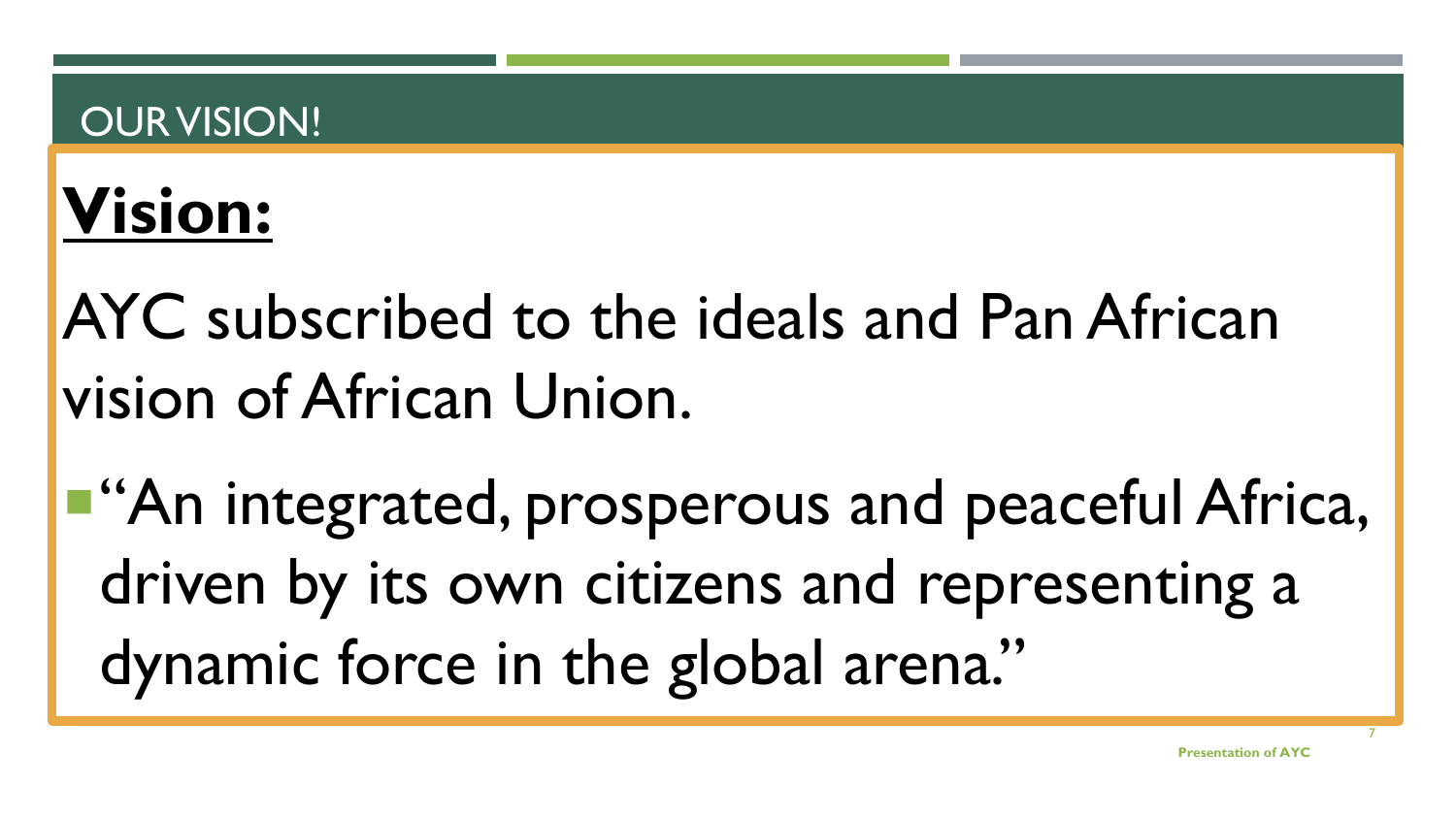#### OUR MISSION!

## **Mission/Slogan:**

The mission or slogan of the AYC is:

To unite youth in action for the promotion of African unity and development.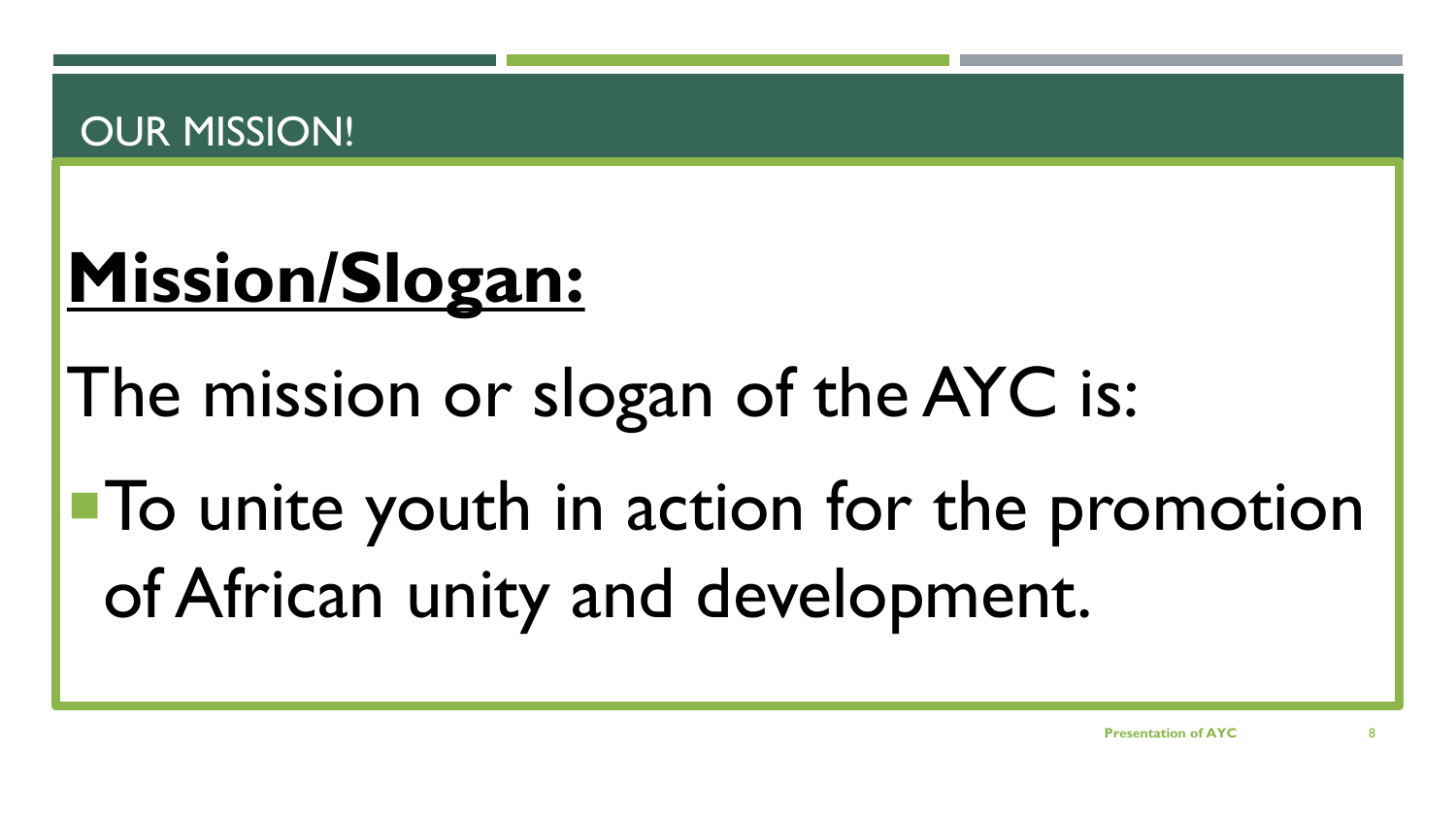#### OUR CORE VALUES!

## **Values:**

The core values of AYC are:

- **Integrity**
- **Transparency**
- Pan Africanism
- **Inclusiveness**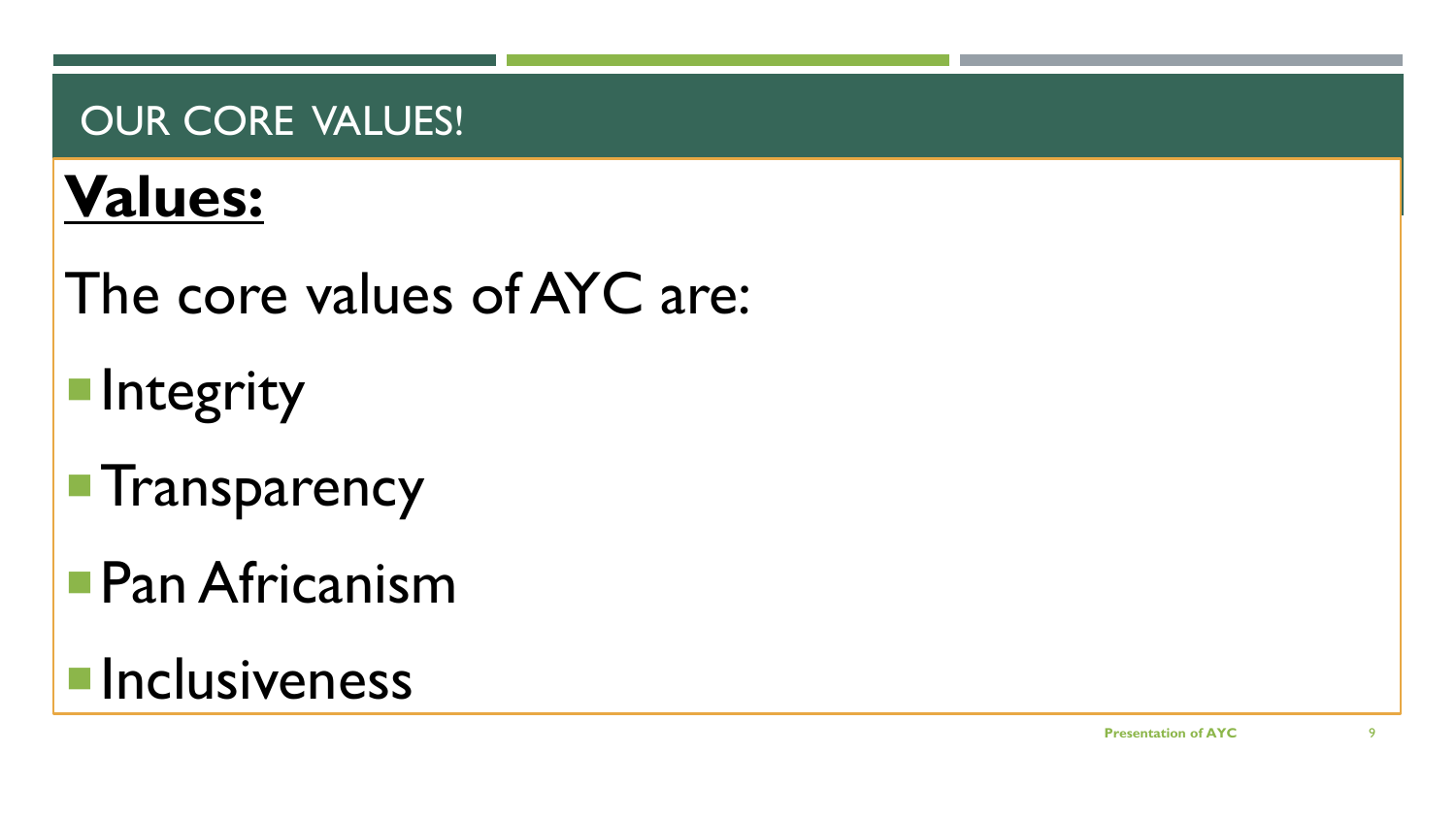#### **WHAT WE DO!**

## We provide:

## A **space** for **youth-led** and **youthserving organisations** on the continent to have their **voices heard**, set and drive **their own agenda.**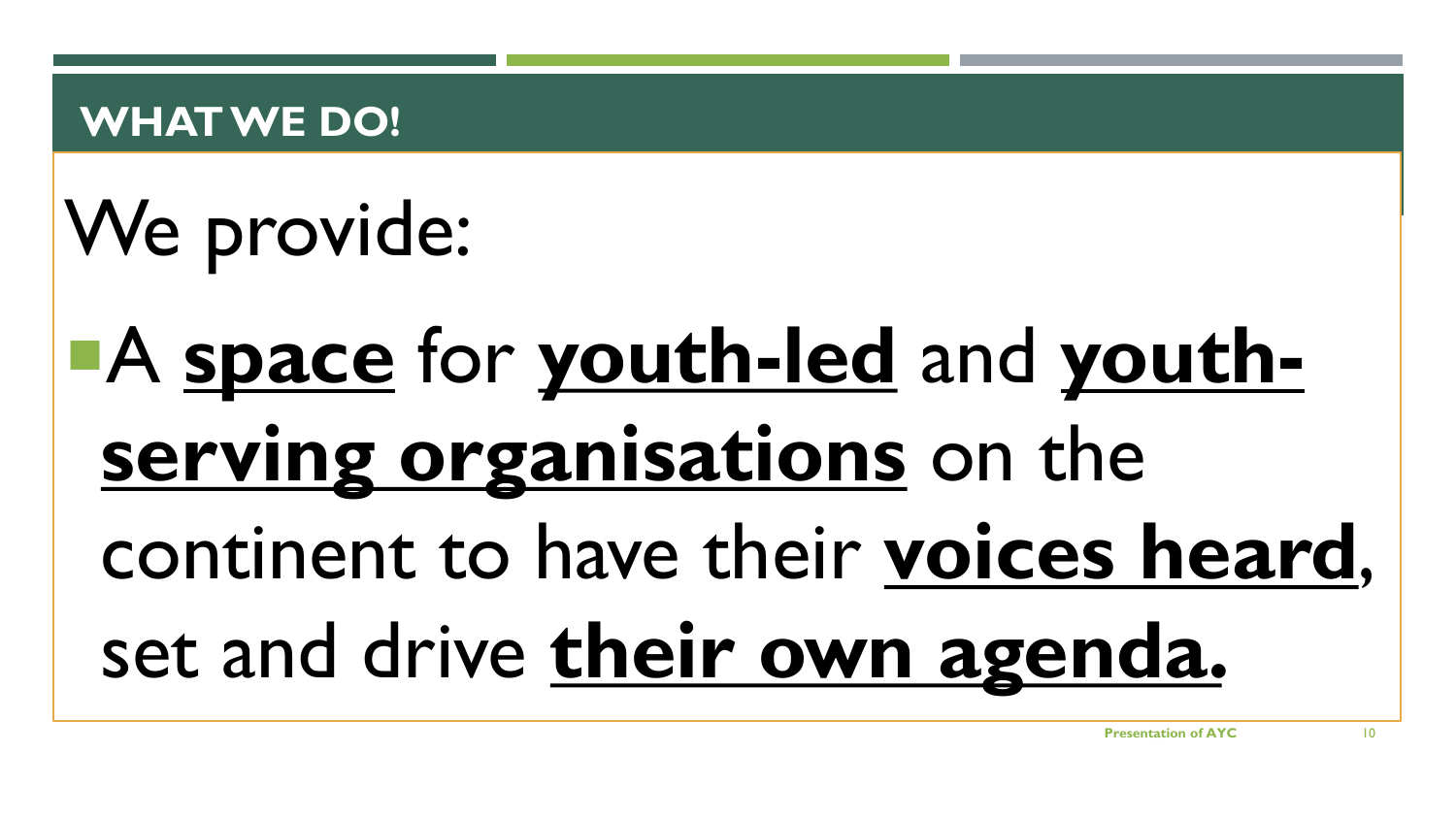#### **WHAT WE DO…CON'T!**

## **Advocate** for **inclusion** and **meaningful participation** of **young people** in **policy** and **decision making processes** at **all levels of the society**.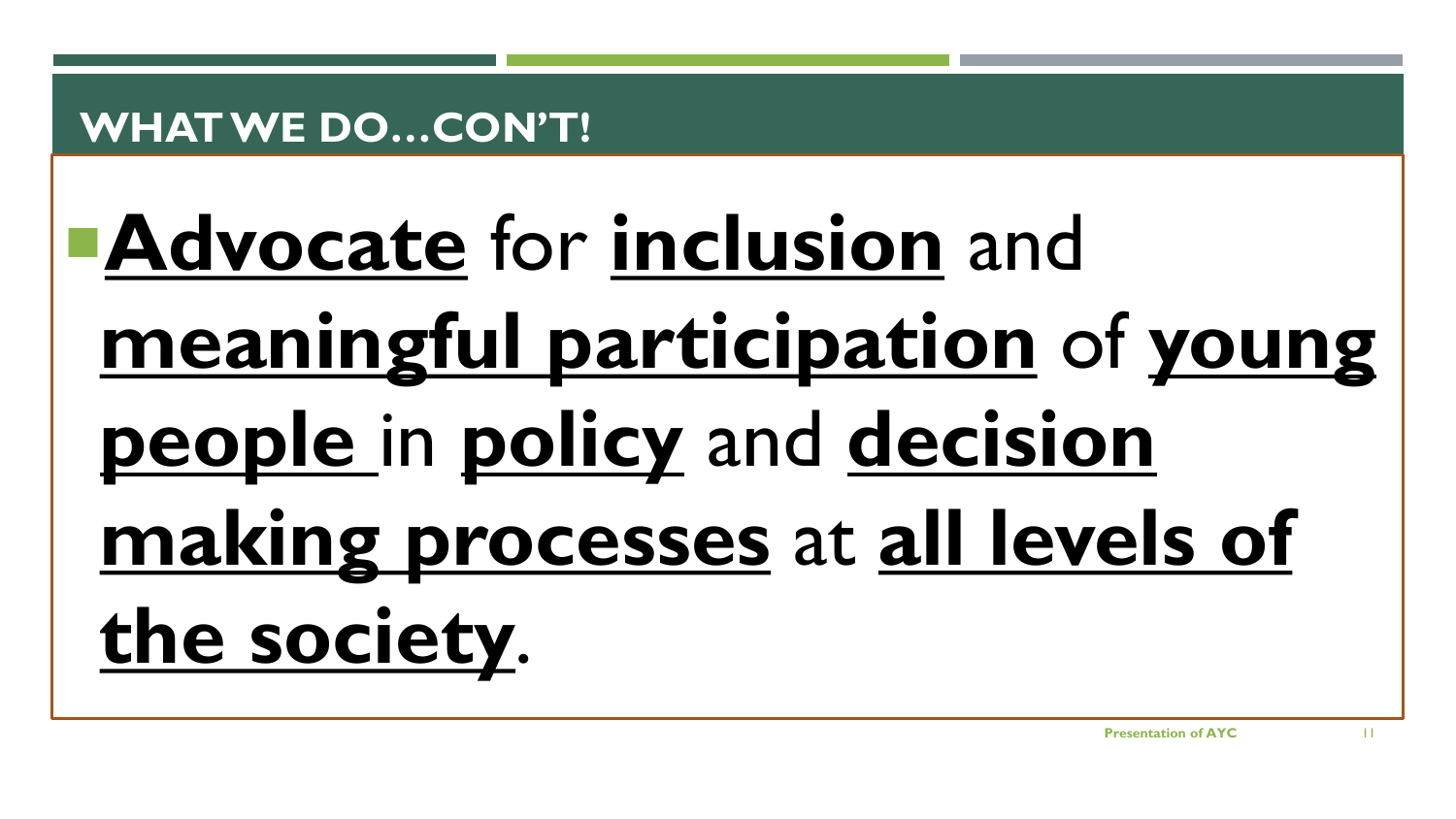## **Promote** the **active involvement** of **young people** as **key partners** in the **implementation** of the **Africa 2063 Agenda** as well the **UN Agenda 2030**  for **sustainable development.**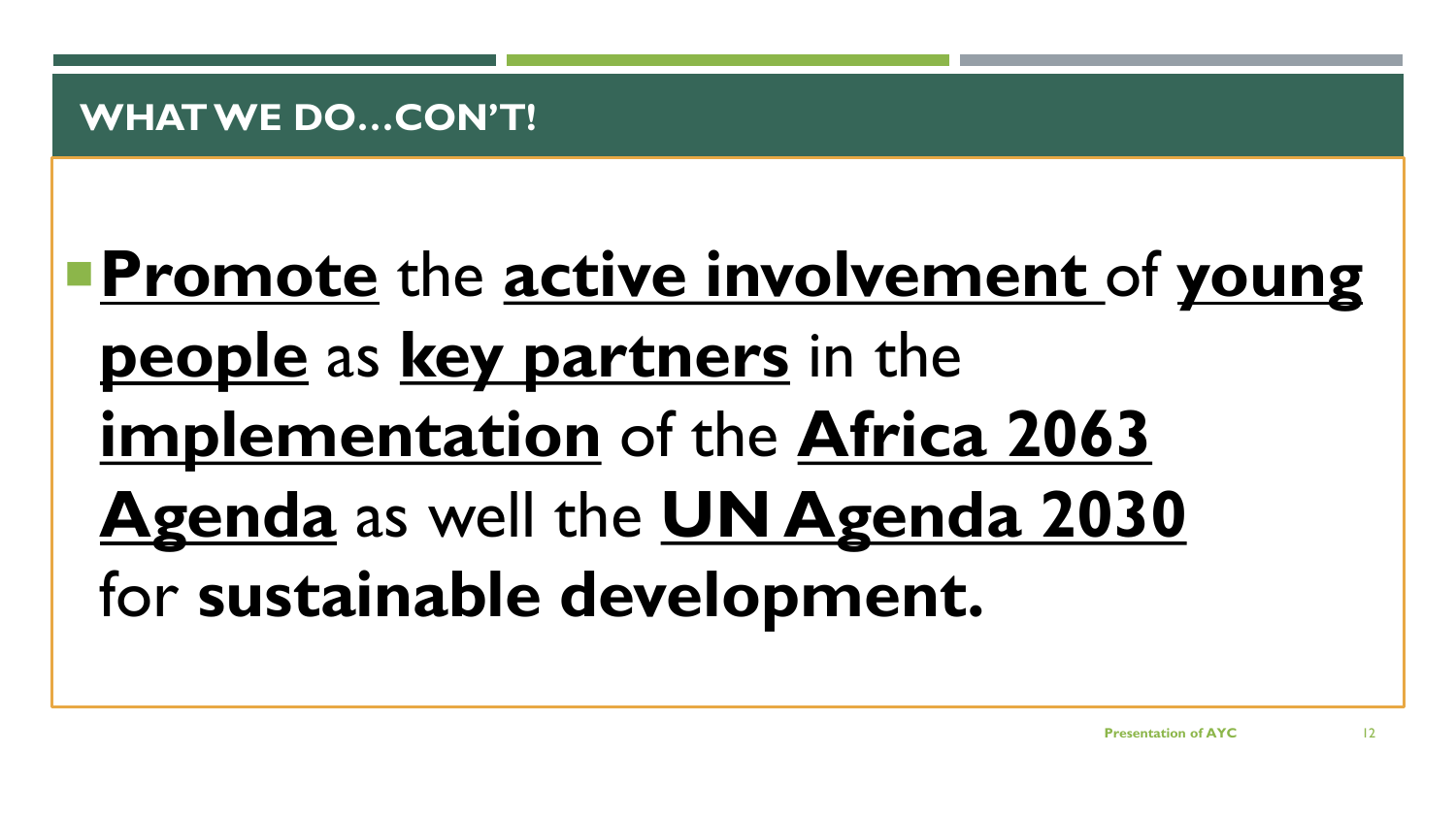#### **WHAT WE DO…CON'T!**

## **Support advocacy actions** on the **ratification** and **implementation** of the **African Youth Charter**, other **youth rights-based legal instruments.**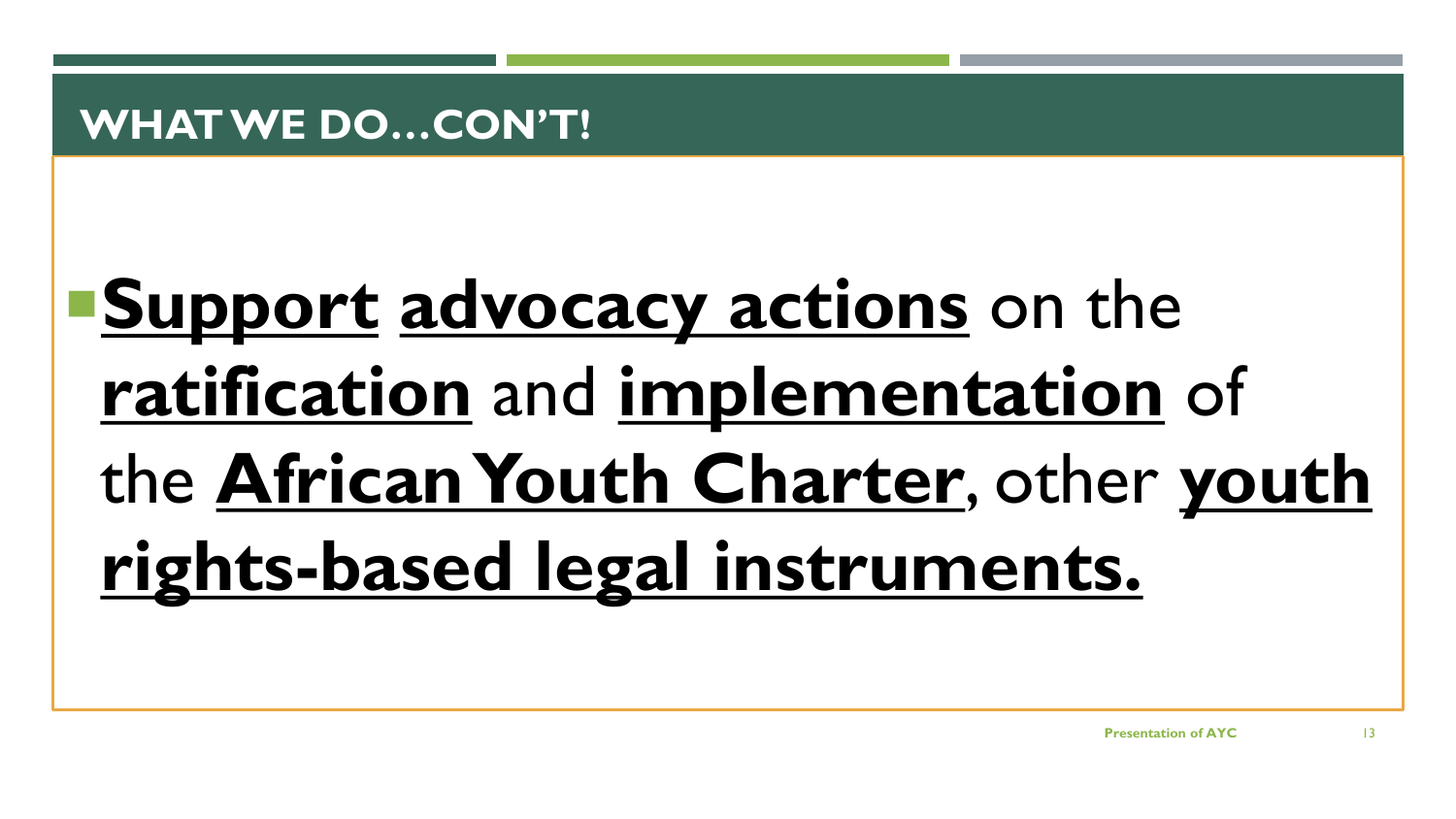**Build partnership** and **capacity** of **our member organisations** to **contribute** to *advancing* the **AYC Agenda** through a **network** of **locally based youth actors**.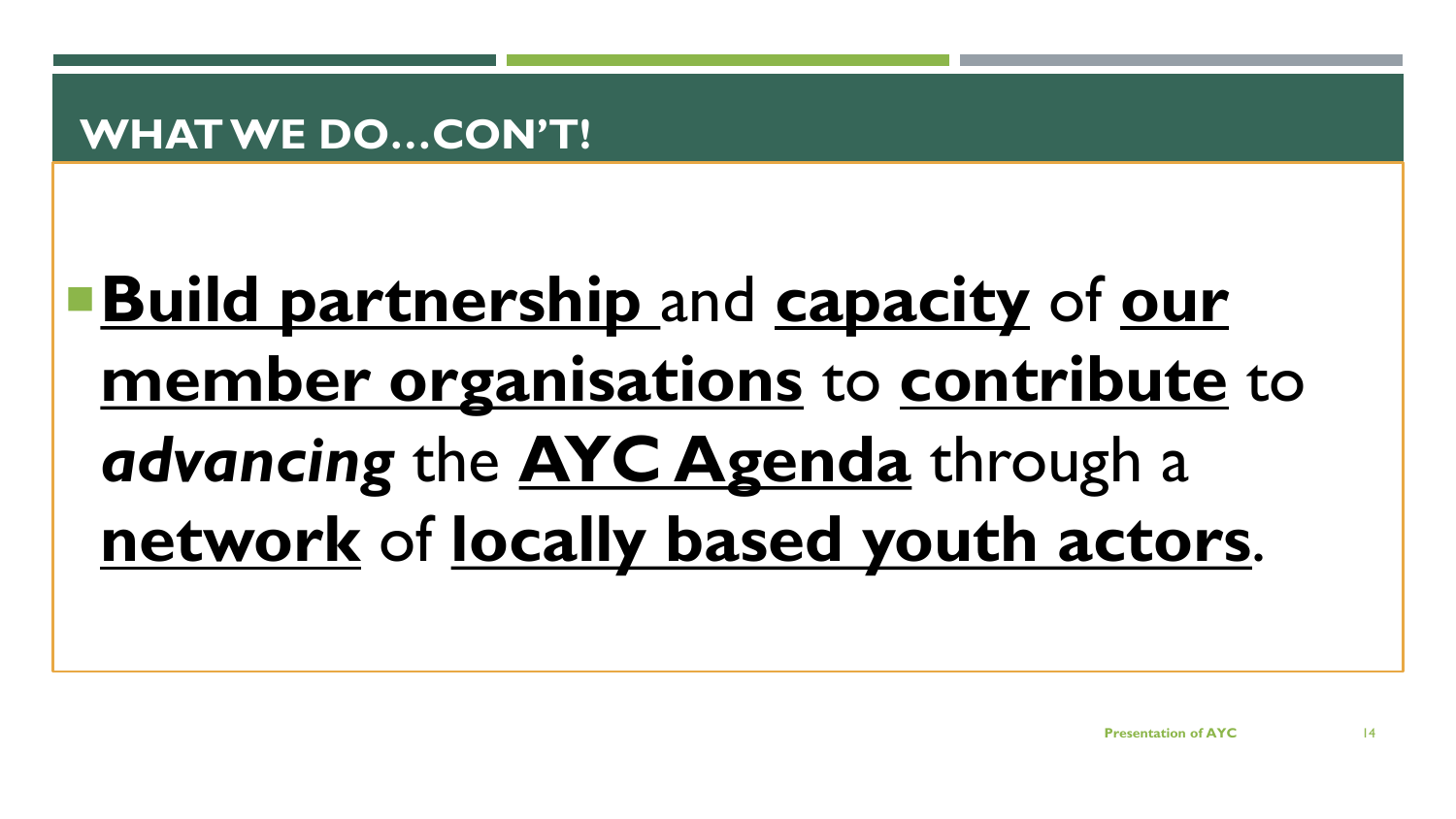### **OUR STRATEGIC DIRECTION!**

In 2018, AYC developed a 3-year Strategic Plan (2018-2020) focusing on the following **five priority areas**:

- *AYC Strengthening,*
- *Employment and Entrepreneurship,*
- Health and Well-being,
- *Governance and Human rights,*
- *Peace and Security.*

The strategy is inspired by AU roadmap on harnessing the demographic dividend through investment in youth.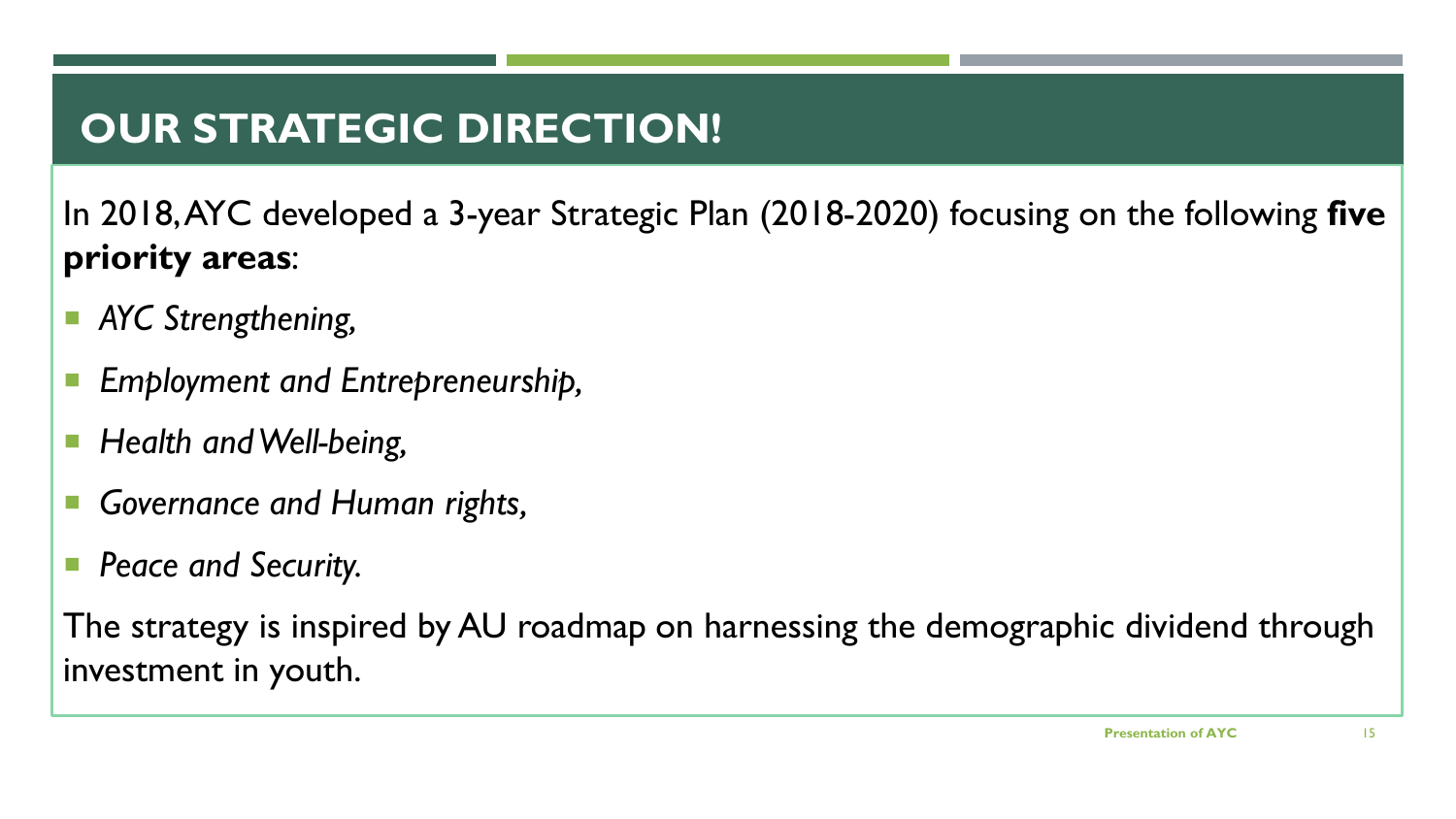### **OUR STRATEGIC DIRECTION…CON'T!**

Through the Strategy, our National Consortium members are implementing the following projects/initiatives:

- Promoting decent job and entrepreneurship opportunities for young people,
- Advocating for improved access to health services including comprehensive sexuality education in formal and non-formal education,
- Promoting human rights, delivering good governance and accountability,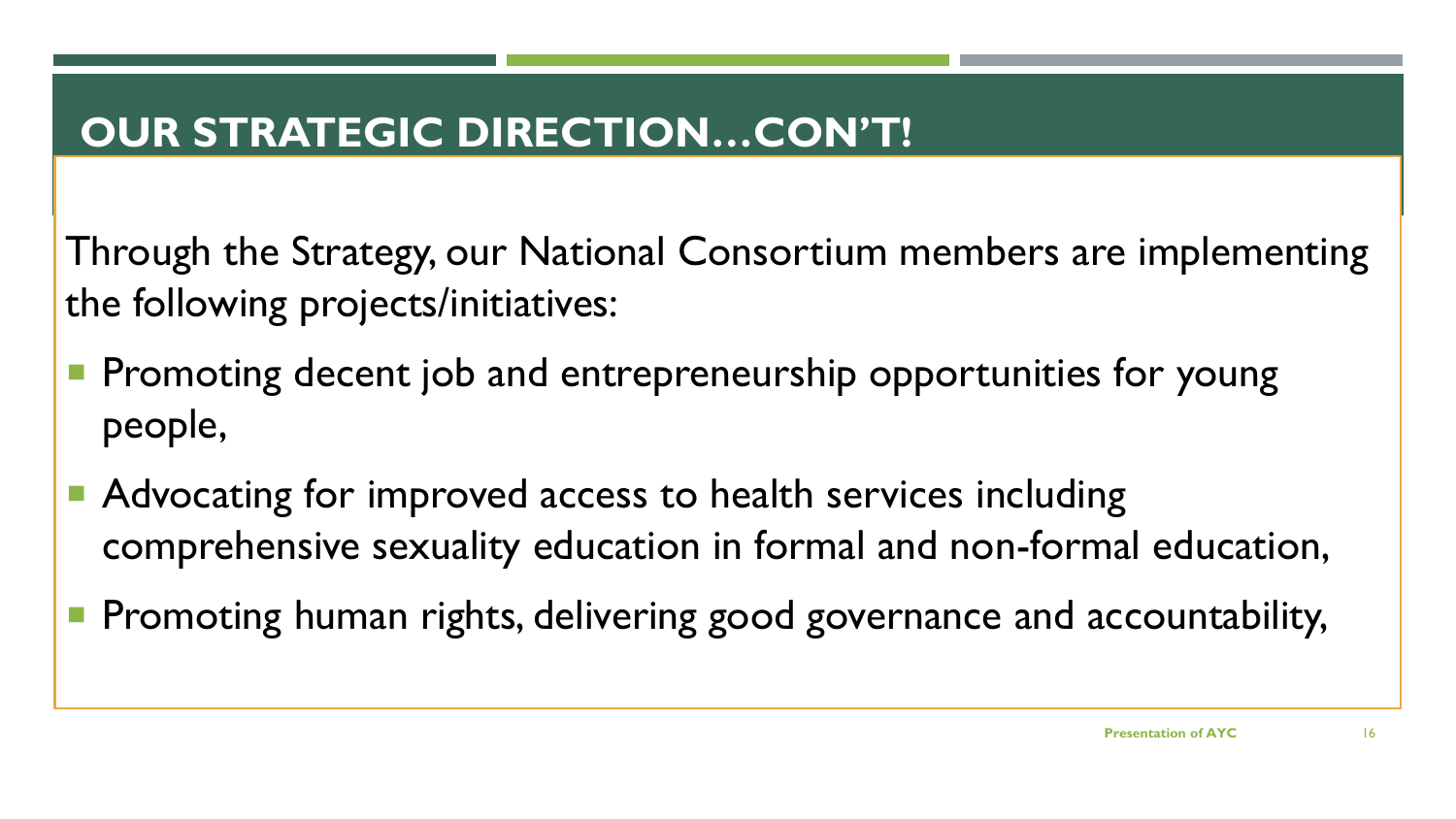### **OUR STRATEGIC DIRECTION…CON'T!**

- **Encouraging social cohesion, inclusion and active** participation of youth in the maintenance of peace and security,
- Building partnership and the capacity of youth to influence policies and practices of their National Governments, the African Union, Regional Economic Communities and other youth development actors on the African continent.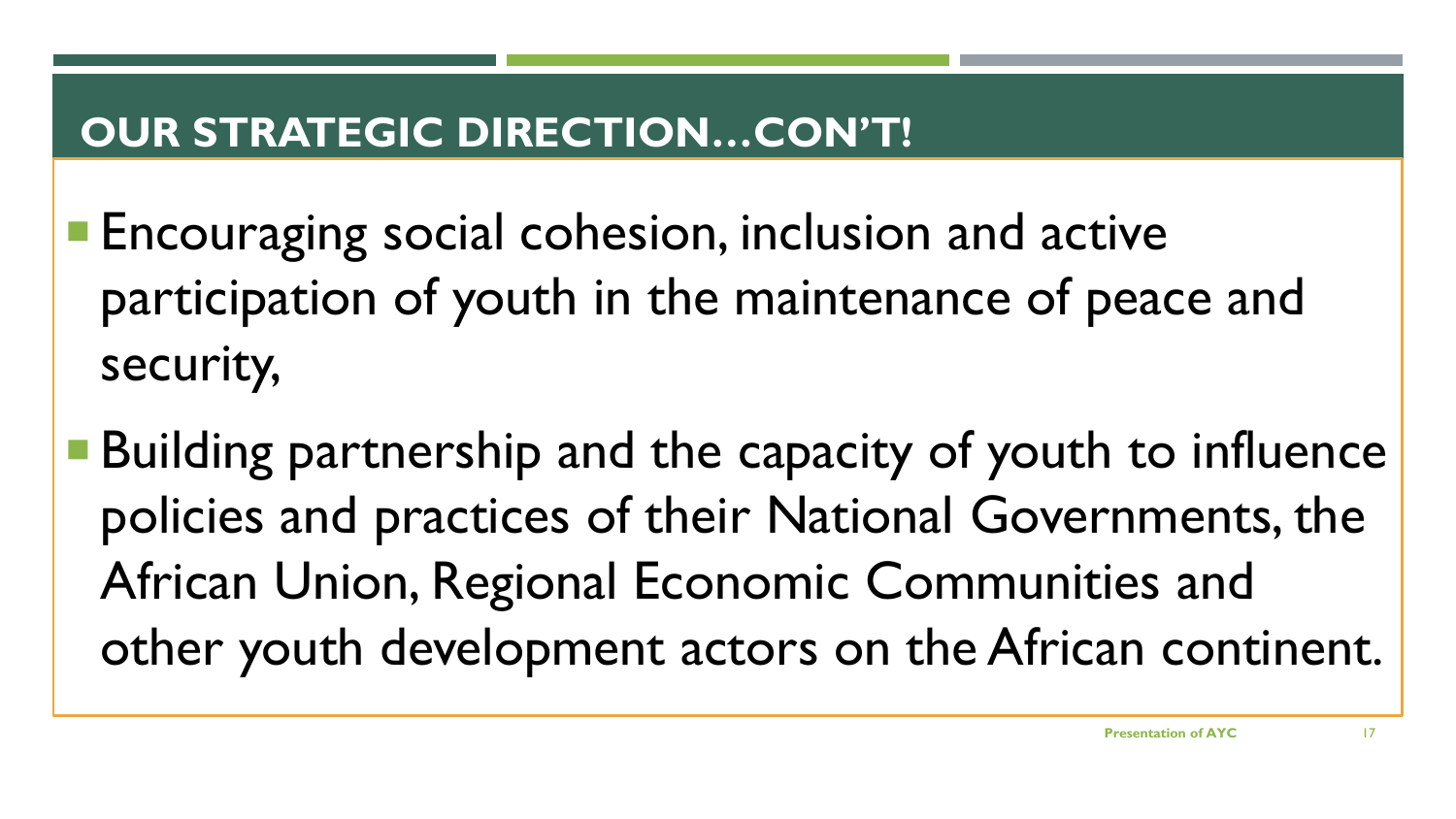#### WHERE WE WORK!

#### We have active members in the following 46 African countries:

|                | Arab Republic of Egypt              | <b>11. Republic of Benin</b>  | 21. Republic of Kenya      | 31. Republic |
|----------------|-------------------------------------|-------------------------------|----------------------------|--------------|
| 2.             | <b>Burkina Faso</b>                 | 12. Republic of Botswana      | 22. Republic of Liberia    | 32. Republio |
| 3.             | <b>Central African Republic</b>     | 13. Republic of Burundi       | 23. Republic of Malawi     | 33. Republic |
| 4.             | Democratic Republic of the Congo    | 14. Republic of Cameroon      | 24. Republic of Mali       | 34. Republio |
| 5.             | Federal Democratic Republic of      |                               | 25. Republic of Mauritania |              |
|                | <b>Ethiopia</b>                     | 15. Republic of Cape Verde    |                            | 35. Republio |
| 6.             | <b>Federal Republic of Nigeria</b>  | 16. Republic of Cote d'Ivoire | 26. Republic of Mauritius  | 36. Republio |
| 7.             | Kingdom of Lesotho                  | 17. Republic of Djibouti      | 27. Republic of Mozambique | 37. Republio |
| 8.             | Kingdom of Morocco                  | 18. Republic of Gabon         | 28. Republic of Namibia    |              |
| 9 <sub>1</sub> | Kingdom of Swaziland                | 19. Republic of Ghana         | 29. Republic of Niger      | 38. Republio |
|                | 10. People's Democratic Republic of | 20. Republic of Guinea        | 30. Republic of Rwanda     | 39. Republio |
|                | Algeria                             |                               |                            | $ADC = 1$    |

41. State of Eritrea | 42. The Republic of Chad | 43. Togolese Republic 44. Tunisian Republic | 45. Union of the Comoros | 46. United Republic of Tanzania

c of Senegal c of Sierra Leone c of South Africa c of South Sudan c of the Congo c of the Gambia c of The Sudan c of Uganda c of Zambia 40. Somali Republic

Presentation of AYC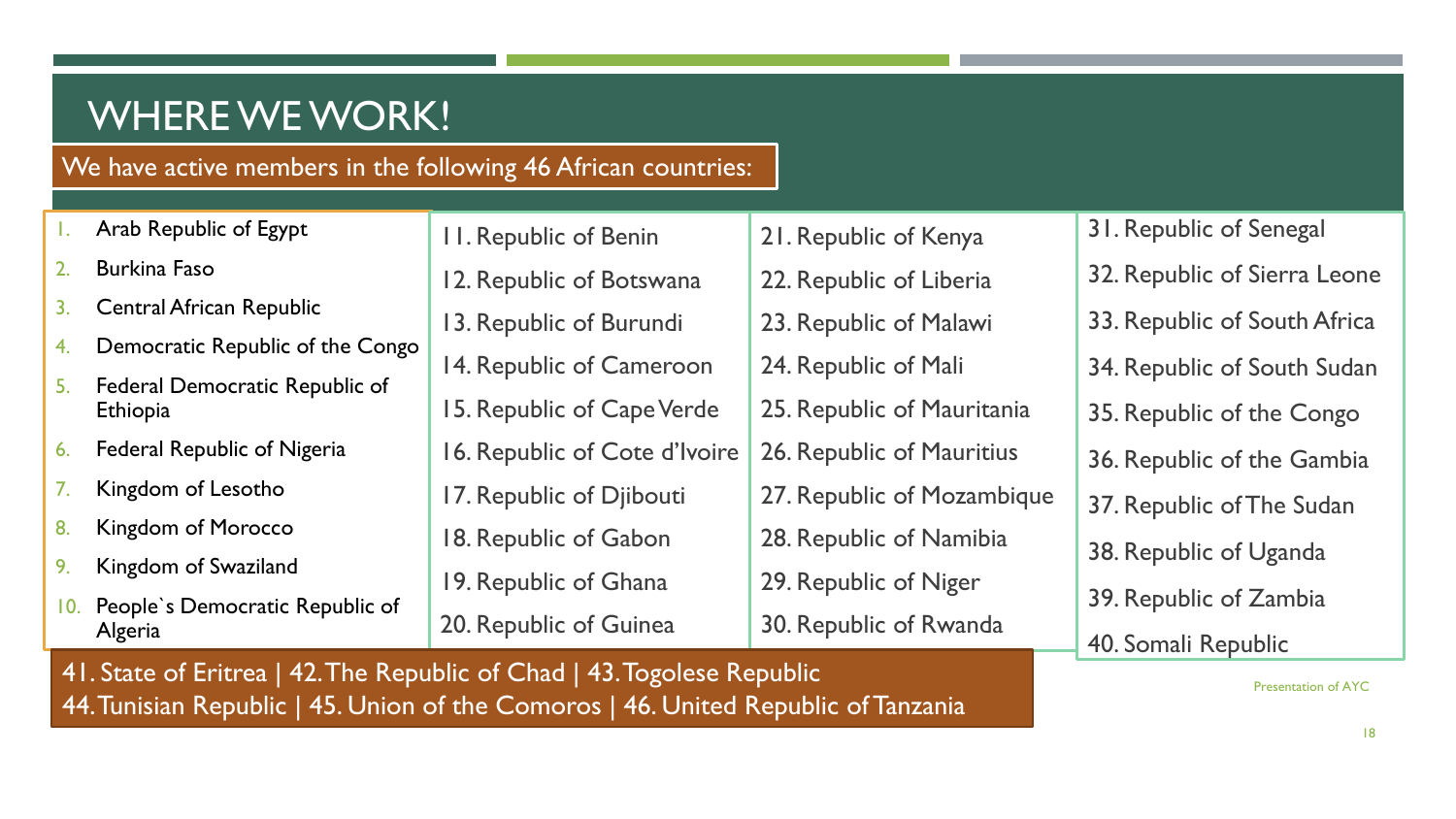#### HOW TO GET INVOLVED IN OUR WORK?

**Join our National Consortium today!**

■ Our National Consortium serves as an umbrella body to organise and coordinate activities of the AYC member organisations at national level as well as to promote and support other in-country youth initiatives.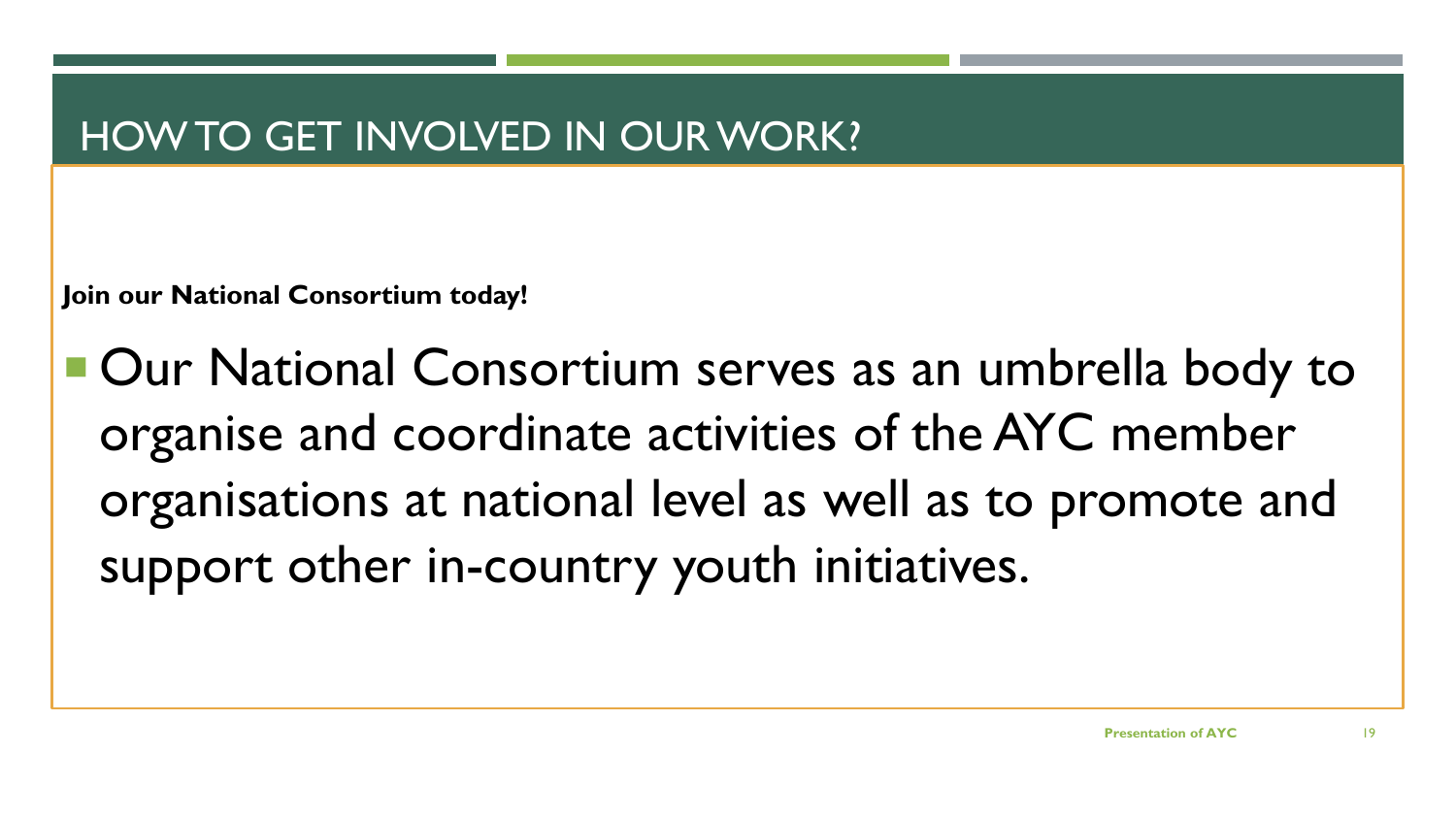#### WHO CAN JOIN THE NATIONAL CONSORTIUM?

**Composition:**

**The membership for National Consortium is open to youth organizations**, **youth groups**, **youth networks**, **youth coalitions**, **youth councils**, **youth commissions**, **youth associations**, **youth parliaments**, **youth professional and think tank bodies**, **youth chambers of commerce**, **youth clubs in high schools and colleges**, and **associations of university students** from all **member states** of the **African Union** and **Diaspora**.

**ALL MEMBERSHIP APPLICATION SHOULD BE SUBMITTED DIRECTLY TO AYC SECRETARIAT USING THE APPLICATION FORM LINKED TO AYC WEBSITE**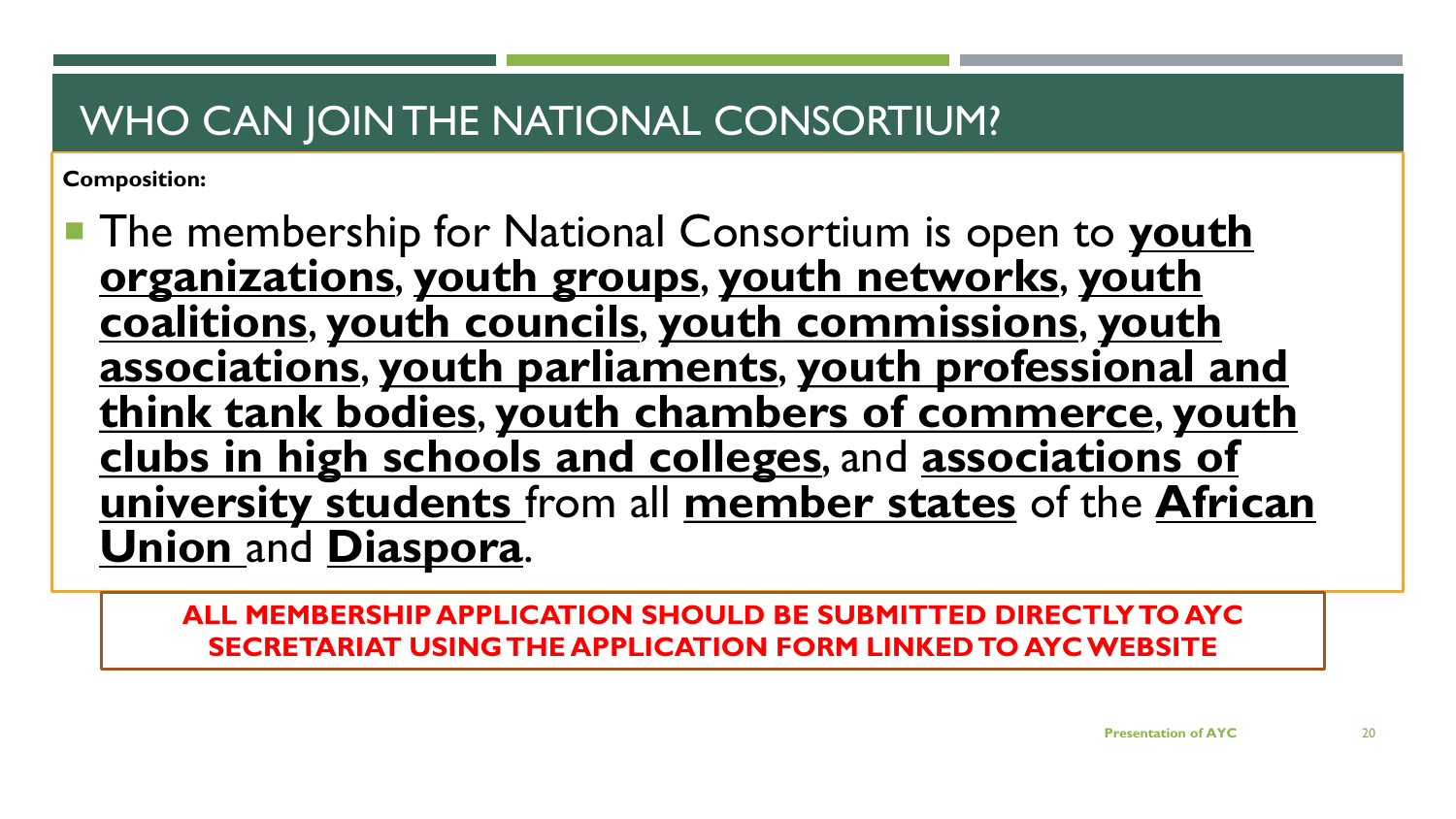### WHAT ARE REQUIREMENTS TO JOIN?

**Membership Eligibility, Obligations, Annual Membership Fees, Membership Benefits and Termination of Membership**

**Eligibility,**

- a) Youth structures seeking for membership to the National Consortium shall be required to fulfill the following minimum requirements:
- **1)** Subscribed to the ideals and Pan African vision of "an integrated, prosperous and peaceful Africa, driven by its own citizens and representing a dynamic force in the global arena."
- 2) Be a national youth structure from any member state of African Union or African Diaspora.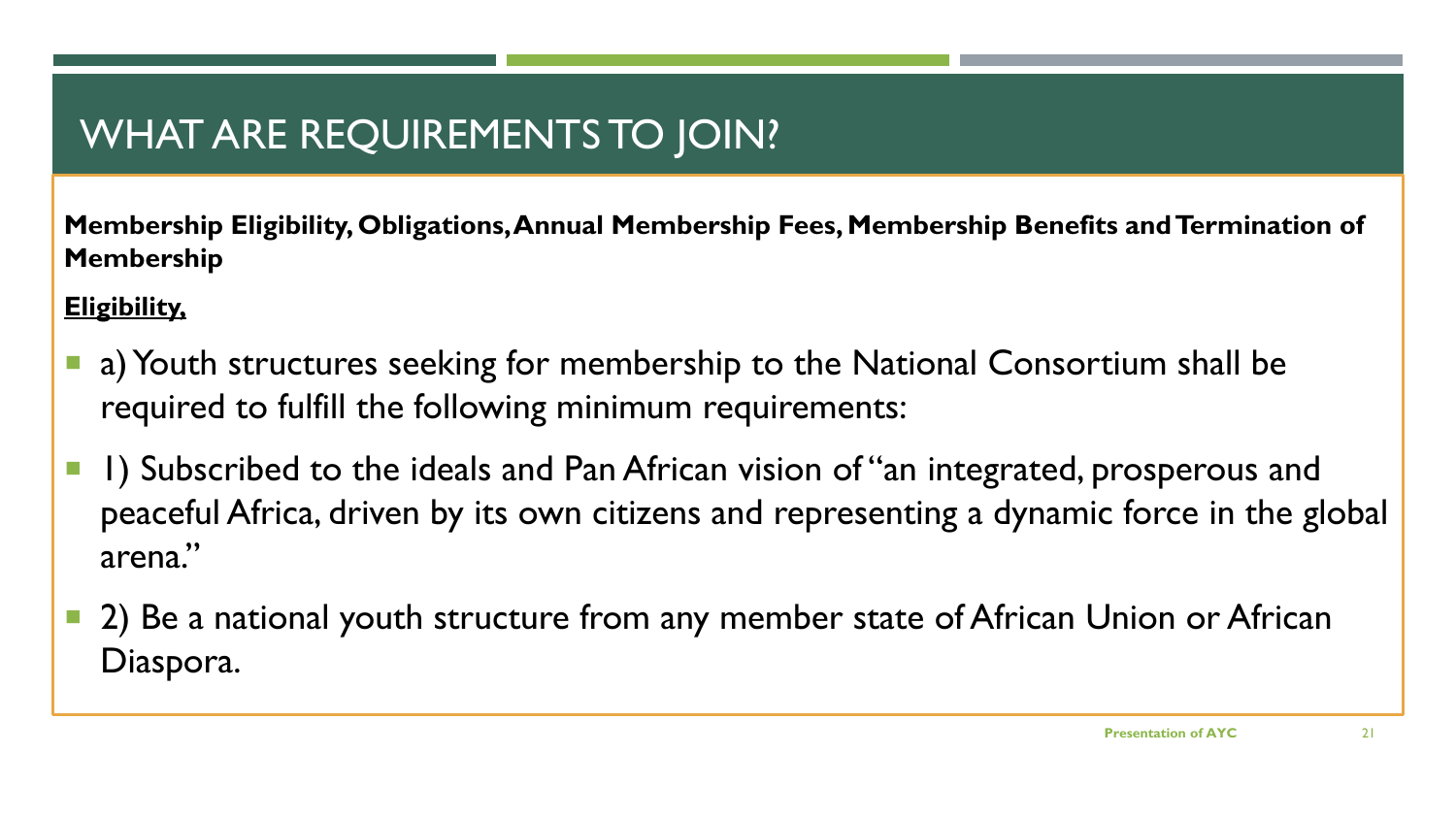### WHAT ARE REQUIREMENTS TO JOIN….CON'T?

#### **Eligibility,**

- 3) Acquired legal status to operate in a country or Diaspora where the structure exists.
- 4) Exists for a minimum of one (1) month and able to submit a copy of constitution, meeting minutes and prove of legal status for membership application.
- 5) Be committed to pay for an annual membership fee.
- b) All membership application to the National Consortium will be subjected to a review and approval by the AYC Secretariat.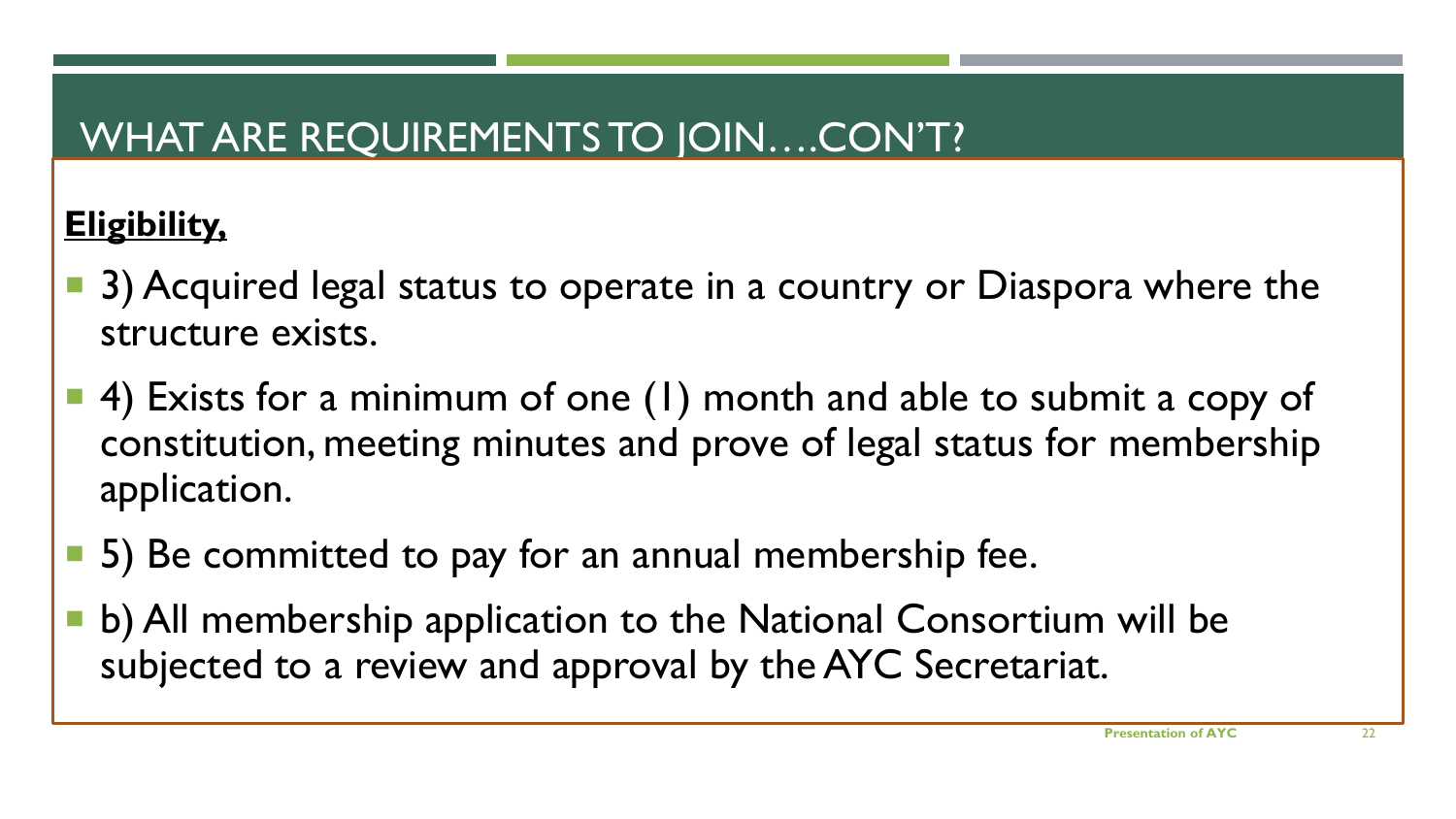#### WHAT ARE REQUIREMENTS TO JOIN…CON'T?

#### **Obligations,**

Members of the National Consortium would be required to:

- a) Agree to join the National Consortium alongside other members, appoint a focal point within the Consortium to coordinate and report the activities of the Consortium to the AYC Secretariat. The position of the focal point will be rotated annually among members of the Consortium.
- b) Pay a membership fee as stipulated in the annual membership fees below and submits a letter of financial commitment to the AYC Secretariat for payment of membership.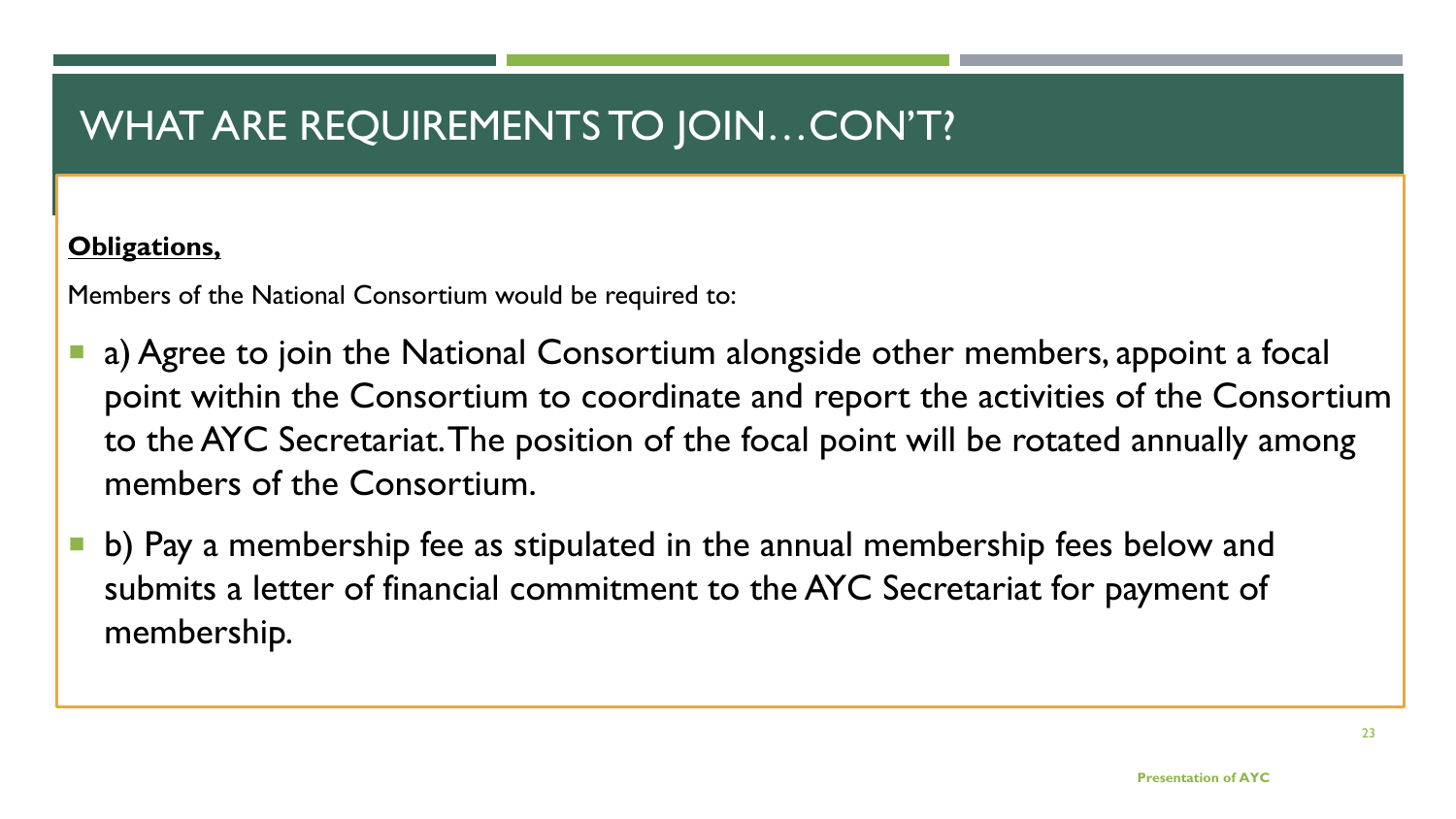### WHAT ARE REQUIREMENTS TO JOIN….CON'T?

#### **Obligations,**

- **c) Renew their membership status every (1) year.**
- **d)** Adhere to a Code of Conduct and Ethics to be developed by the AYC Secretariat.
- e) Register the National Consortium under the appropriate laws of their country and open a Bank account for the Consortium.
- **F** f) Attend monthly meetings of the National Consortium, the Annual General Assembly Meeting of the AYC, and where necessary attend the national, regional and continental meetings of the AYC or its International partners.
- **E** g) Promote the work of AYC and encourage membership at National level.
- **h**) Collaborate, strengthen and support the work of each other (members of the National Consortium).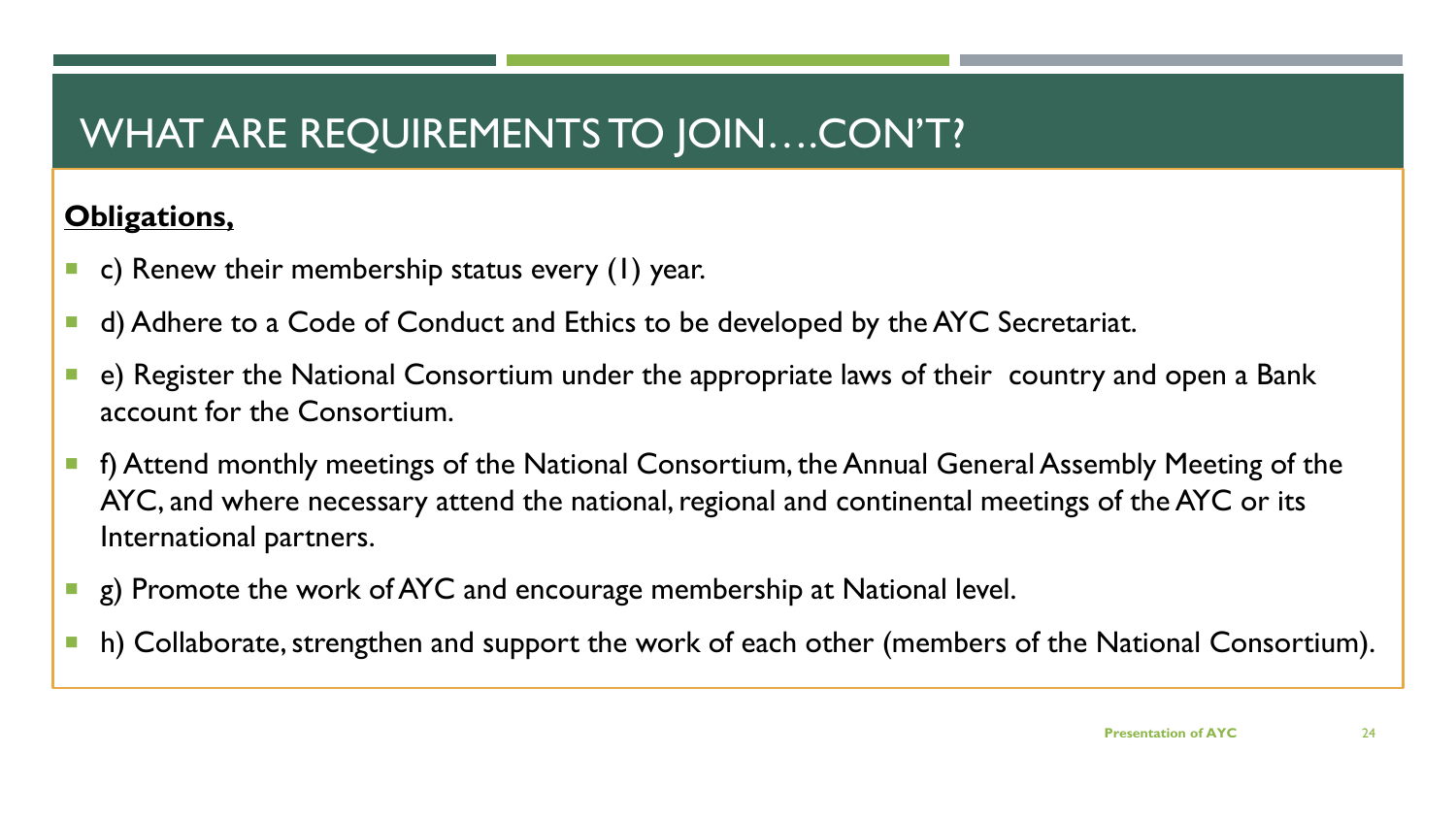### WHAT ARE REQUIREMENTS TO JOIN….CON'T?

#### **Annual Membership Fees,**

Annual Membership fees, once paid, are non-refundable. The assessed Membership dues shall be as follows;

#### **Africa,**

a) \$300 (Three hundred US Dollars) for each member of the National Consortium in Africa.

#### **Diaspora,**

a) \$500 (Five hundred US Dollars) for each member of the National Consortium in Diaspora.

#### **ALL FEES MUST BE PAID DIRECTLY TO AYC SECRETARIAT**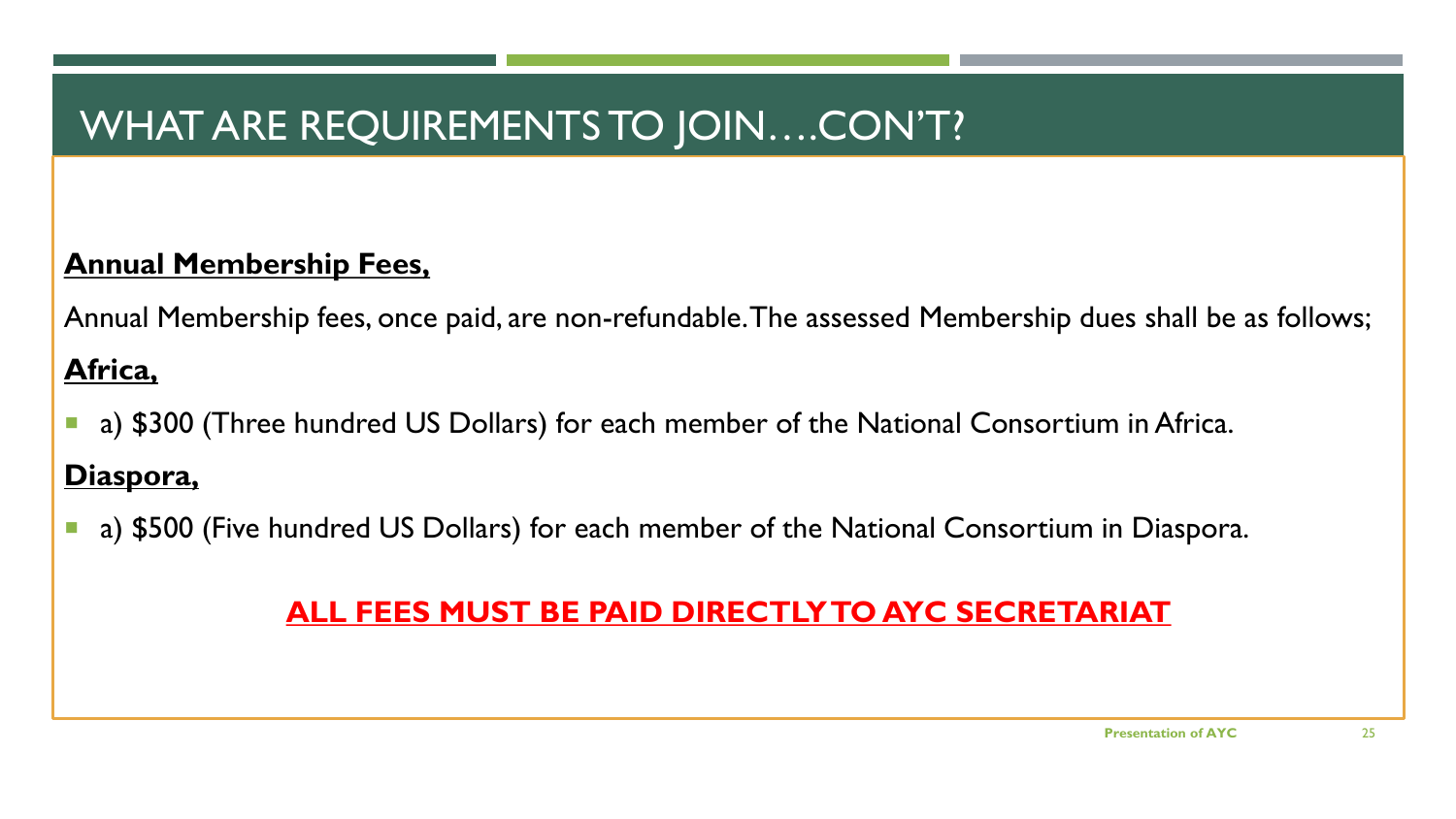#### WHAT IS THE ADDED VALUE FOR MEMBERSHIP?

#### **Membership Benefits:**

Members of the National Consortium are entitled to the following;

- **a)** Certificate of membership.
- b) Member profile and logo on AYC website.
- c) AYC Secretariat will contribute a grant up \$2,500 minimum and \$5,000 maximum for the operations of National Consortium in each Member State (this will be subjected to the size of National Consortium and compliance to the internal terms and conditions).
- d) Participation in activities (Capacity Building, Training Workshops, Consultations and Conferences) organised by the AYC or its International partners.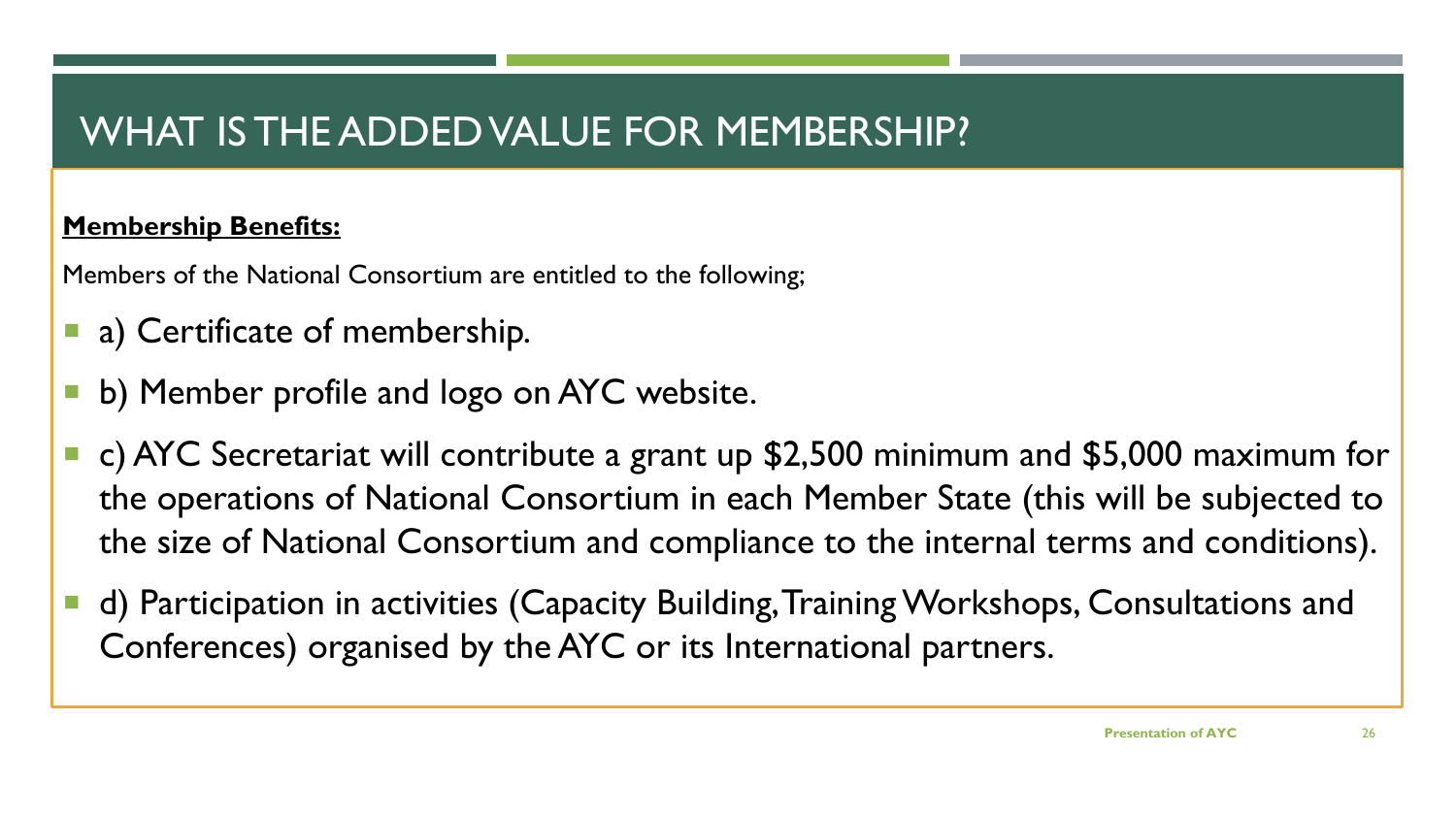#### WHAT IS THE ADDED VALUE FOR MEMBERSHIP…CON'T?

#### **Membership Benefits:**

- e) Opportunity to engage, collaborate and network with other AYC National Consortiums and International Partners from across Africa and Diaspora.
- **f** f) Nominate a representative to contest for Executive Council positions in the AYC.
- g) National Consortium will automatically become a member of Regional Consortium in the geographical region they are operating; i.e the National Consortium for the Gambia will join the AYC ECOWAS Regional Consortium.
- h) Technical and financial supports to design and implement in-country youth projects.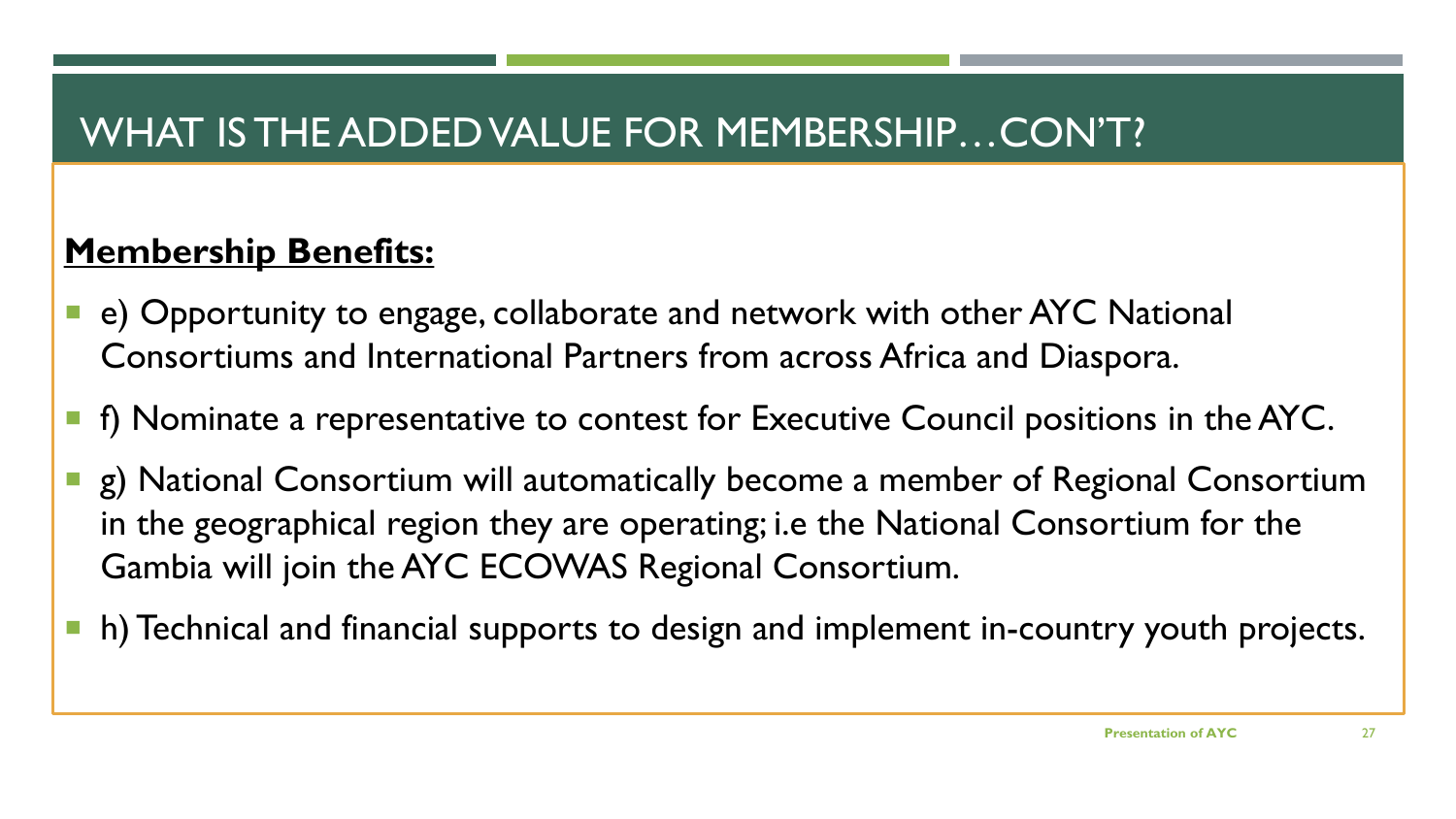#### WHAT CAN TERMINATE MY MEMBERSHIP?

#### **Termination of Membership,**

Membership to the National Consortium will be terminated upon:

- a) Failure to participate in the monthly meeting of National Consortium for three (3) consecutive times.
- **b**) Failure to comply or involvement in activities incompatible with provisions in the Articles of the AYC constitution or agreed internal terms and conditions will result in a complete membership termination.
- c) Voluntary withdrawal or termination of membership by a member structure.
- d) Failure to pay a membership fee on stipulated or agreed timeframe.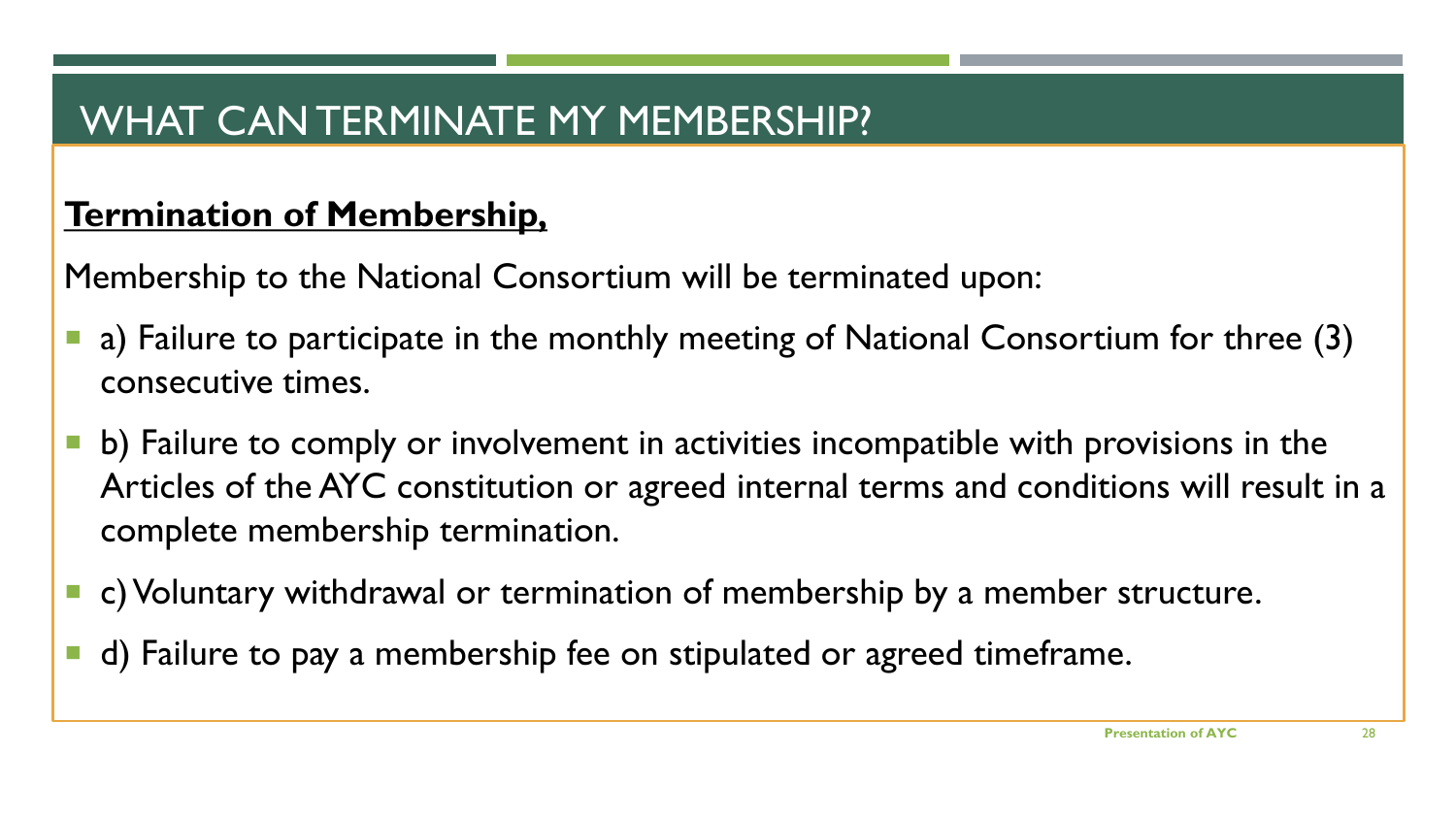#### ANY QUESTIONS OR CLARIFICATION?